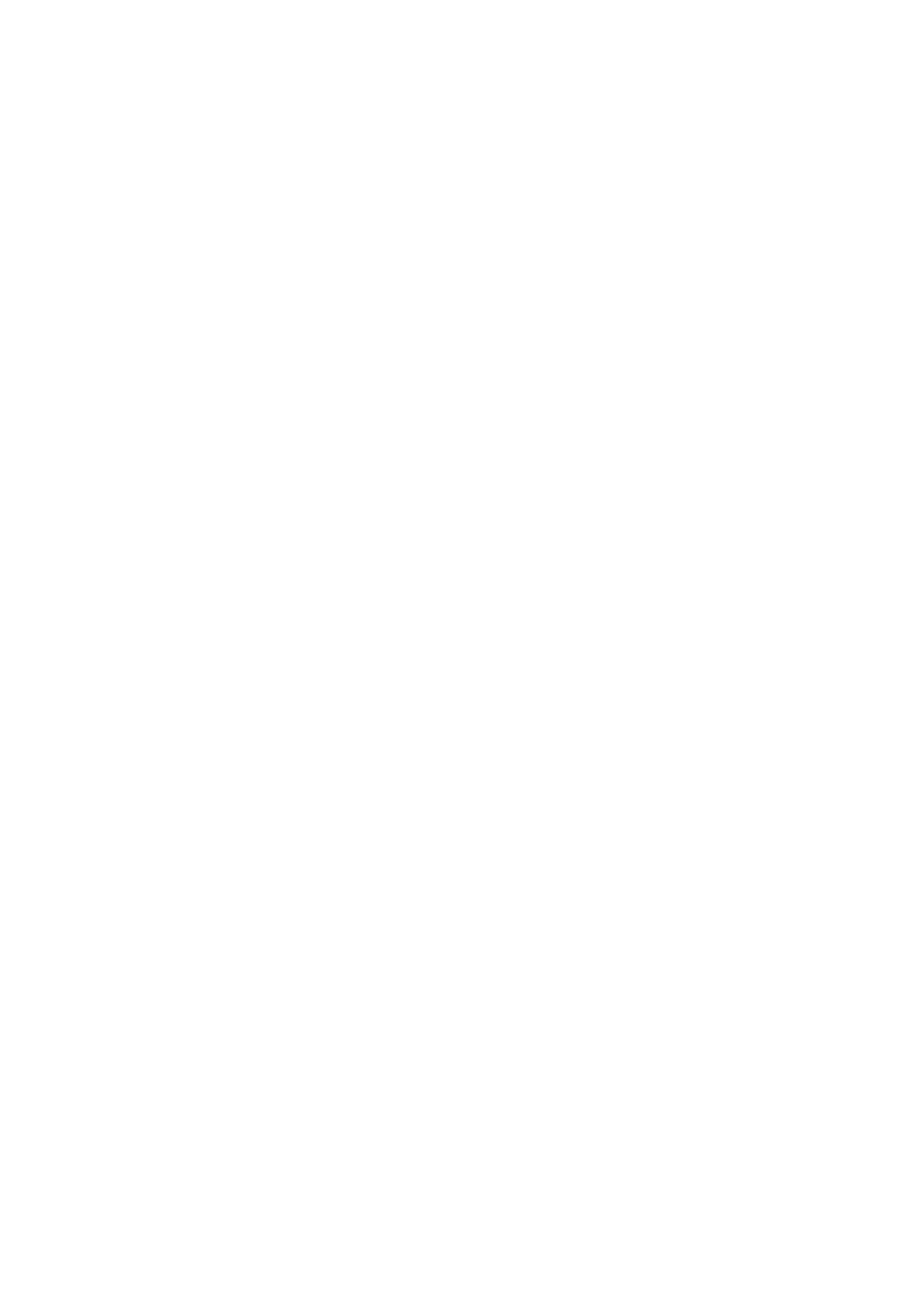# **СОДЕРЖАНИЕ**

| 1.1<br>1.2<br>1.3                                                                                                                                                                                                                                                          |  |
|----------------------------------------------------------------------------------------------------------------------------------------------------------------------------------------------------------------------------------------------------------------------------|--|
| СОСТОЯНИЕ ДЕЛ ИЗАДАЧИ, СТОЯЩИЕ ПЕРЕД ВОДНЫМ СЕКТОРОМ В РЕГИОНЕ<br>$\overline{2}$                                                                                                                                                                                           |  |
| Состояние дел в водном секторе и задачи, требующие решения (водные ресурсы,<br>2.1<br>Состояние дел в водном секторе и задачи, требующие решения (Финансирование водного<br>2.2<br>сектора в регионе ВЕКЦА, юридические и институциональные аспекты, вопросы реализации) 9 |  |
| ДОСТИЖЕНИЯ ВОДНОЙ ИНИЦИАТИВЫ ЕС ДЛЯ РЕГИОНА ВЕКЦА  12<br>3                                                                                                                                                                                                                 |  |
| 3.1<br>3.2<br>3.3<br>3.4<br>3.5                                                                                                                                                                                                                                            |  |
| 4                                                                                                                                                                                                                                                                          |  |
| НЕРЕШЕННЫЕ ПРОБЛЕМЫ ВОДНОГО СЕКТОРА В РЕГИОНЕ ВЕКЦА  21<br>5                                                                                                                                                                                                               |  |
| 6                                                                                                                                                                                                                                                                          |  |
| 6.1<br>6.2<br>6.3                                                                                                                                                                                                                                                          |  |
| 7                                                                                                                                                                                                                                                                          |  |
| 8                                                                                                                                                                                                                                                                          |  |
| ПРИЛОЖЕНИЕ 1: КАТЕГОРИЗАЦИЯ И ОБЗОР СТРОИТЕЛЬНЫХ БЛОКОВ 34                                                                                                                                                                                                                 |  |
| ПРИЛОЖЕНИЕ 2. КРИТЕРИИ ДЛЯ ПРИОРИТИЗАЦИИ СТРОИТЕЛЬНЫХ БЛОКОВ  37                                                                                                                                                                                                           |  |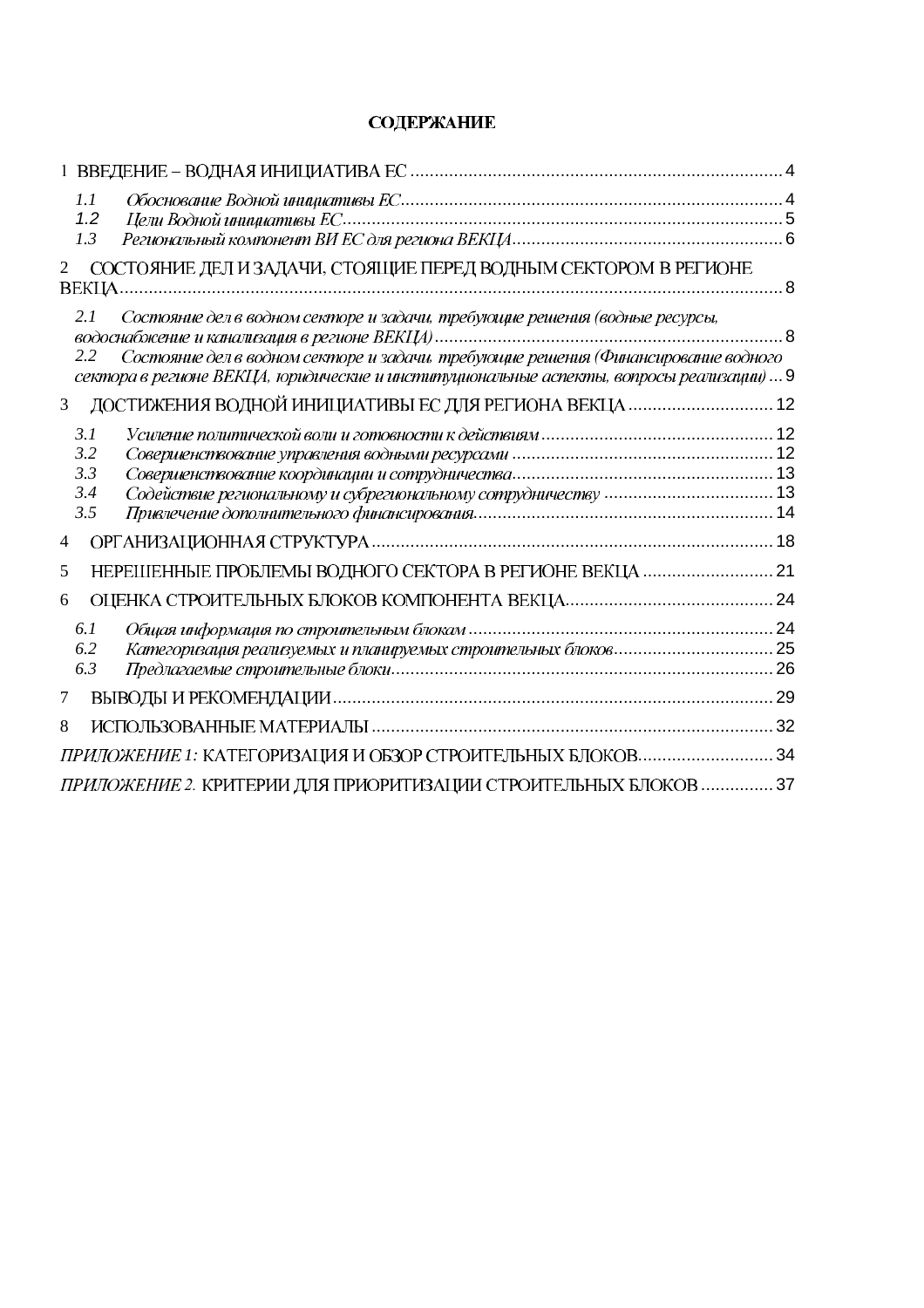# ПЕРЕЧЕНЬ ИСПОЛЬЗУЕМЫХ СОКРАЩЕНИЙ

| AБP              | Азиатский Банк развития                               |
|------------------|-------------------------------------------------------|
| <b>AMP CIIIA</b> | Агентство США по международному развитию              |
| <b>BBII</b>      | Валовой внутренний продукт                            |
| <b>BBY</b>       | Встреча Высокого Уровня                               |
| ВЕКЦА            | Восточная Европа, Кавказ и Центральная Азия           |
| <b>BHEC</b>      | Водная инициатива ЕС                                  |
| BO <sub>3</sub>  | Всемирная организация здравоохранения                 |
| <b>BCVP</b>      | Всемирный саммит по устойчивому развитию              |
| ГВП              | Глобальное водное партнерство                         |
| ГИС              | Географические информационные системы                 |
| ГЭФ              | Глобальный экологический фонд                         |
| EC               | Европейский Союз                                      |
| EЭК ООН          | Европейская экономическая комиссия ООН                |
| <b>HYBP</b>      | Интегрированное управление водными ресурсами          |
| $K\prod$         | Комитет по подготовке проектов                        |
| <b>KYP</b>       | Комиссия по устойчивому развитию                      |
| МФАМ             | Международный фонд Аральского моря                    |
| МФИ              | Международные финансовые институты                    |
| НЕФКО            | Северная финансово-экологическая корпорация           |
| H <sub>II</sub>  | Неправительственная организация                       |
| <b>OBCE</b>      | Организация по безопасности и сотрудничеству в Европе |
| <b>OOH</b>       | Организация объединенных наций                        |
| <b>O</b> GCP     | Организация экономического сотрудничества и развития  |
| ПДООС            | Программа действий по охране окружающей среды         |
| <b>TIPOOH</b>    | Программа развития ООН                                |
| РДВ              | Рамочная директива ЕС по воде                         |
| CCE              | Стратегия сокращения бедности                         |
| ТАСИС            | Программа технической помощи СНГ                      |
| <b>IIPE</b>      | Цели развития для тысячелетия                         |
| ЮНЕП             | Программа ООН по охране окружающей среды              |
| <b>KfW</b>       | Кредитный банк для восстановления (Германия)          |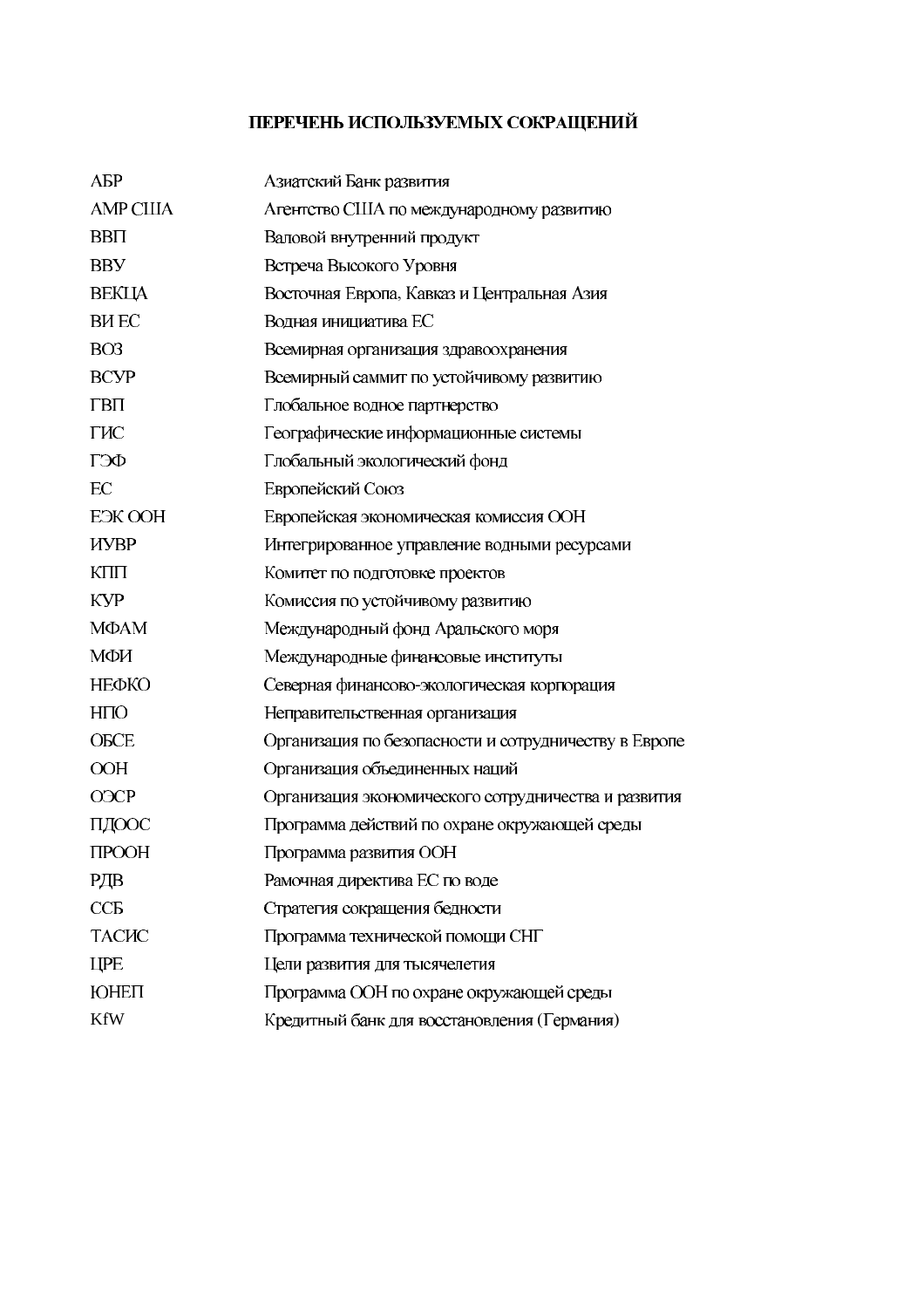## ОТЧЕТ О ХОЛЕ РЕАЛИЗАЦИИ ВОДНОЙ ИНИЦИАТИВЫ ЕС ДЛЯ СТРАН ВЕКЦА

#### 1 ВВЕДЕНИЕ - ВОДНАЯ ИНИЦИАТИВА ЕС

1. Настоящий отчет подготовлен Техническим секретариатом Водной инициативы ЕС-, который ведет Институт DHI по проблемам воды и окружающей среды (Дания). документа изложить состояние дел по реализации Водной инициативы ЕС для стран ВЕКЦА с 2002 . Отчет о ходе реализации инициативы основан на имеющихся документах, - , касающихся водного сектора в регионе ВЕКЦА.

2. Проект настоящего отчета был рассмотрен на заседании рабочей группы Водной -ВЕКЦА в Стокгольме в августе 2004 - - 2004 г. (Киев + 1). региона ВЕКЦА завершит свою работу и дальнейшее руководство будет осуществляться Европейской Комиссией.

#### *1.1*  Обоснование Водной инициативы ЕС

3. Чистая питьевая вода, . Однако около 120 то есть один из семи жителей этого региона, - , и 31% населения проживает в странах, - - - . Кроме того, , связанными с наводнениями.

Вода играет центральную роль для устойчивого развития и обеспечения сокращения 4. - : в экономике, в социальном секторе и в сфере охраны окружающей среды. национальных и региональных планах экономического развития и стратегиях сокращения -

5. На Всемирном саммите по устойчивому развитию ЕС запустила Водную инициативу ( ), направленную на достижение Целей развития для тысячелетия (ЦРТ) и целей, ВСУР в сфере снабжения питьевой водой и обеспечения адекватных систем канализации в - поставленных на ВСУР.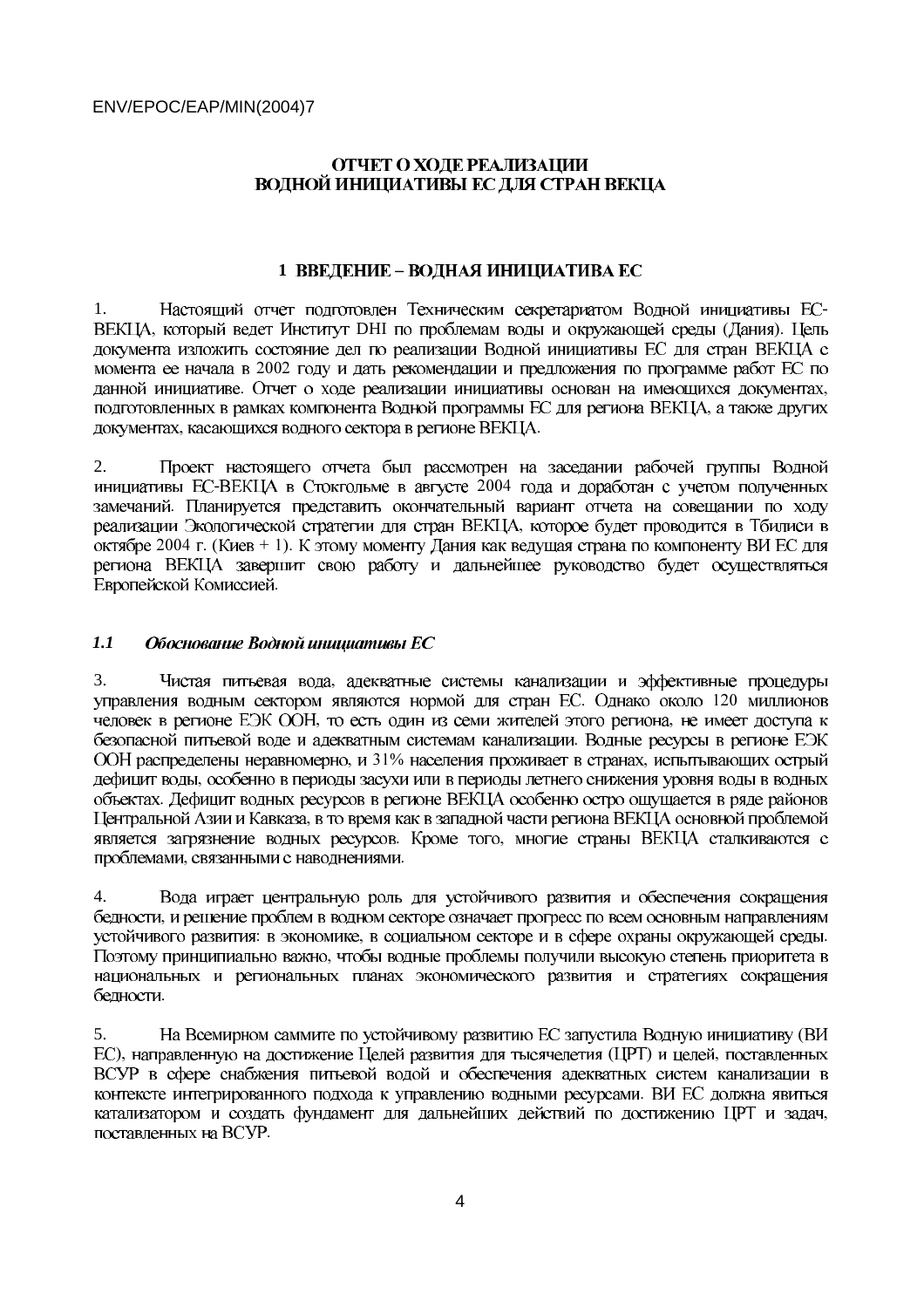6. Достижение ЦРТ к 2015 году по сокращению вдвое доли населения, - - - (национальных и международных); реалистичных планов и стратегий, ; создание систем мониторинга и контроля; и наконец, в последнюю очередь учета вопросов обеспечения устойчивого развития и экономической эффективности.

7. Внедрение интегрированного управления водными ресурсами (ИУВР) - , принятым на ВСУР, - , вызывали деградацию водных экосистем, - , которое не требовало бы значительной предварительной очистки.

8. Подготовка ИУВР и планов к 2005 , формулирования природоохранных и социальных целей, - .д. даже если пока не готовы рамочные планы ИУВР.

#### *1.2*  Цели Водной инициативы ЕС

- 9. Водная инициатива ЕС имеет следующие глобальные цели:
	- Усиление политической воли и готовности к действиям, приоритетности вопросов водоснабжения и канализации в контексте сокращения бедности и усилий по обеспечению устойчивого развития;
	- Содействие более эффективному управлению водными ресурсами. также включает усилия по укреплению институционального потенциала на - , содействия положительной практике, обмена информацией, результаты научных исследований и т.п.;
	- Совершенствование координации и сотрудничества в разработке и реализации мероприятий в водном секторе;
	- Содействие региональному и субрегиональному сотрудничеству в сфере управления - (на национальном и трансграничном уровнях). плане ЕС будет осуществлять поддержку разработки планов ИУВР и планов  $2005$  году, региональных морей.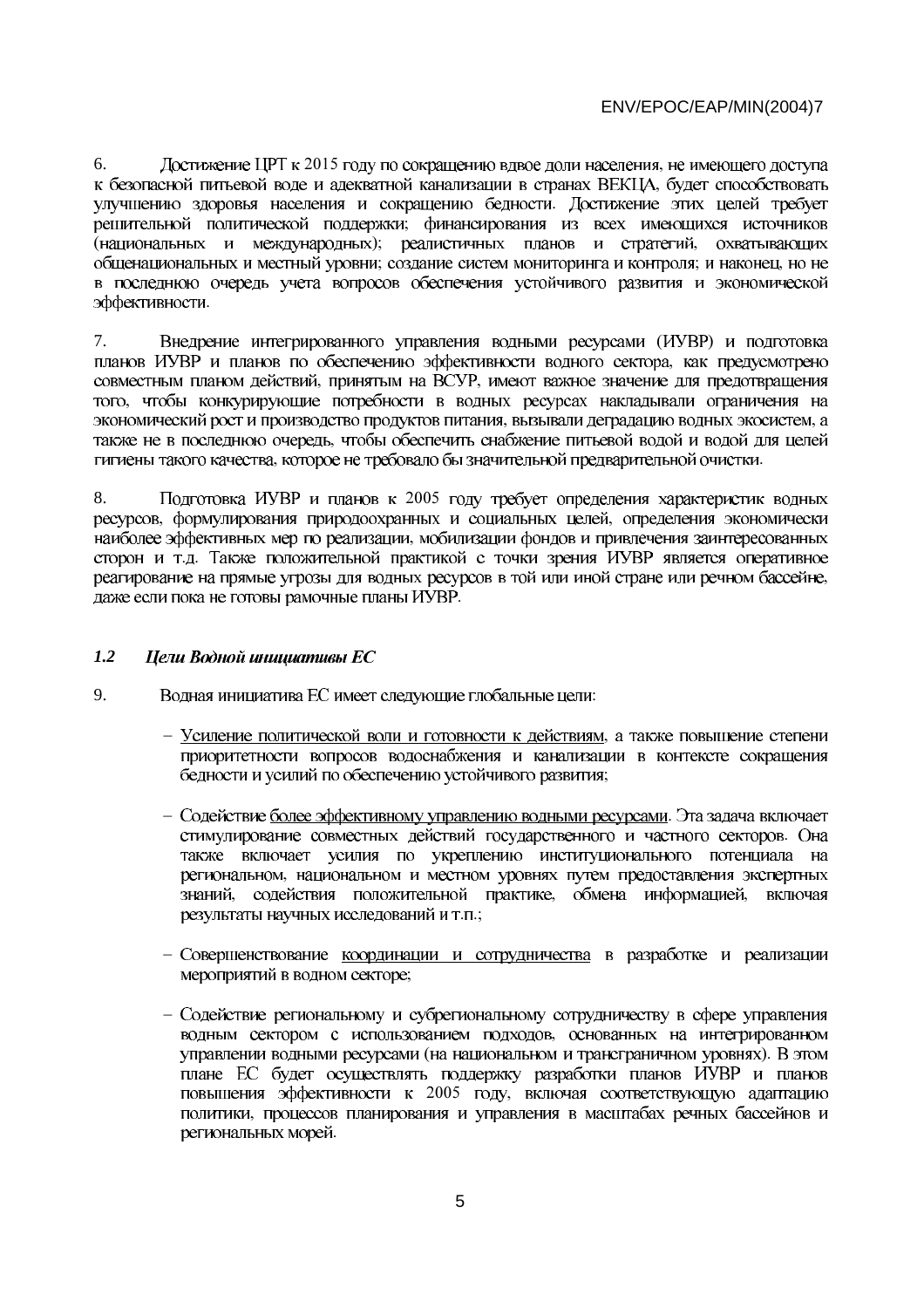– Осуществлять привлечение дополнительных фондов путем, например, разработки новых, гибких и инновационных механизмов финансирования для привлечения партнеров в деле достижения ЦРТ.

 $10<sub>1</sub>$ Исходным моментом для ВИ ЕС было принципиальное признание того факта, что относящиеся к водному сектору ЦРТ и задачи, поставленные на ВСУР, не могут быть достигнуты традиционными средствами и на основе фрагментированных подходов. Для этого требуется решительная политическая поддержка, более широкая и более открытая форма мобилизации партнеров как в европейских странах, так и в странах-партнерах, включая правительства, МФИ и других доноров, а также организации гражданского общества, водопользователей и водохозяйственный сектор.

11. Хотя водные проблемы имеют глобальное значение, их решение должно осуществляться на региональном, национальном и местном уровне. ВИ ЕС строится на модульном подходе, а ее конкретные компоненты имеют тематические приоритеты в различных географических контекстах, а также общие для всех компонентов направления, такие как научные исследования и финансирование. В настоящее время разработаны региональные компоненты для Африки, Средиземноморья и региона ВЕКЦА, включающего 12 стран Восточной Европы, Кавказа и Центральной Азии, которым и посвящен данный документ.

## 1.3 Региональный компонент ВИ ЕС для региона ВЕКЦА

В рамках ЕС Дания взяла на себя в апреле 2002 года задачу возглавить реализацию 12. регионального компонента Водной инициативы для стран Восточной Европы, Кавказа и Центральной Азии (ВЕКЦА). После запуска компонента ВИ для региона ВЕКЦА на Всемирном саммите по устойчивому развитию Дания создала Технический секретариат для решения этой залачи.

В 2002 году была также создана рабочая группа, в которую вошли представители 13. партнеров из стран ЕС, доноров, МФИ, гражданского общества и частного сектора при ограниченном участии представителей от стран ВЕКЦА.

14. С целью привлечения к участию партнеров из региона ВЕКЦА было предложено, чтобы Россия также возглавила инициативу, и по приглашению России партнеры из стран ВЕКЦА и члены рабочей группы приняли участие в работе совещания высокого уровня в Москве в 2003 году. В результате были согласованы цели и задачи, основные тематические направления водного сектора и ИУВР; заинтересованным сторонам из стран ВЕКЦА было предложено выдвигать свои предложения по конкретным проектам и мероприятиям ("строительным блокам") для реализации инициативы. На Встрече высокого уровня Россия и Дания получили мандат на подготовку и представление программного документа по компоненту ВЕКЦА для принятия его на 5-й Конференции министров по охране окружающей среды, которая состоялась в Киеве в 2003 году.

На Конференции в Киеве министры из 52 стран региона ЕЭК ООН приняли программный  $15.$ документ и одобрили компонент ВИ для региона ВЕКЦА. Этот компонент, наряду с другими инициативами в водном секторе, рассматривается как важный вклад в решение проблем водного сектора в регионе ВЕКЦА и достижение целей, определенных Экологической стратегией для стран ВЕКЦА, также принятой на этой Конференции. На специальном заседании по компоненту ВЕКЦА на Конференции в Киеве Комиссия ЕС объявила об ассигновании 35 миллионов евро для ВИ ЕС через региональную программу ТАСИС, а Дания объявила о намерении выделить 7,5 миллионов евро для реализации компонента ВЕКЦА в 2003 году. Финляндия объявила о том, что она будет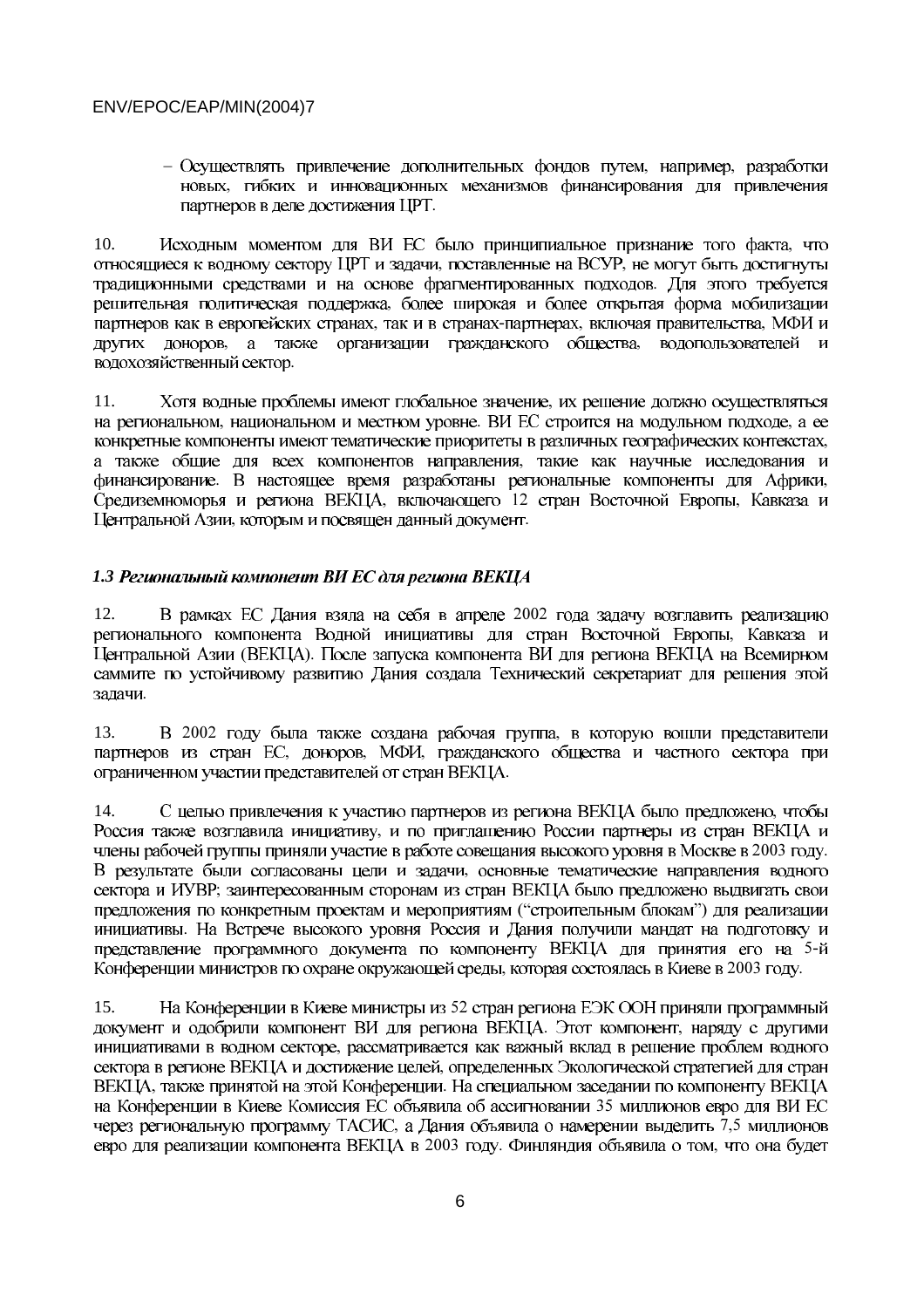оказывать поддержку в осуществлении проектов в рамках этой инициативы в Республике -

16. Результатом подготовительной работы по компоненту ВЕКЦА было принятие решения сосредоточить усилия на ключевых проблемах и задачах в странах ВЕКЦА по двум тематическим : 1) водоснабжение и канализация, ; 2) интегрированное управление водными ресурсами, -

17. На региональном форуме, проведенном в Женеве в январе 2004  $-12$ , так и стран ВЕКЦА, в качестве партнерства, -

18. На втором совещании высокого уровня, проведенном в феврале 2004 года в Москве, - , поставленных на ВСУР в отношении ИУВР, представлен анализ финансирования донорами с целью дать оценку планируемой поддержки со .<br>, . Кроме того, компонента ВЕКЦА.

19. Совещание рабочей группы с участием представителей стран ВЕКЦА будет организовано 18 августа 2004 года в Стокгольме, реализации компонента ВИ ЕС для стран ВЕКЦА.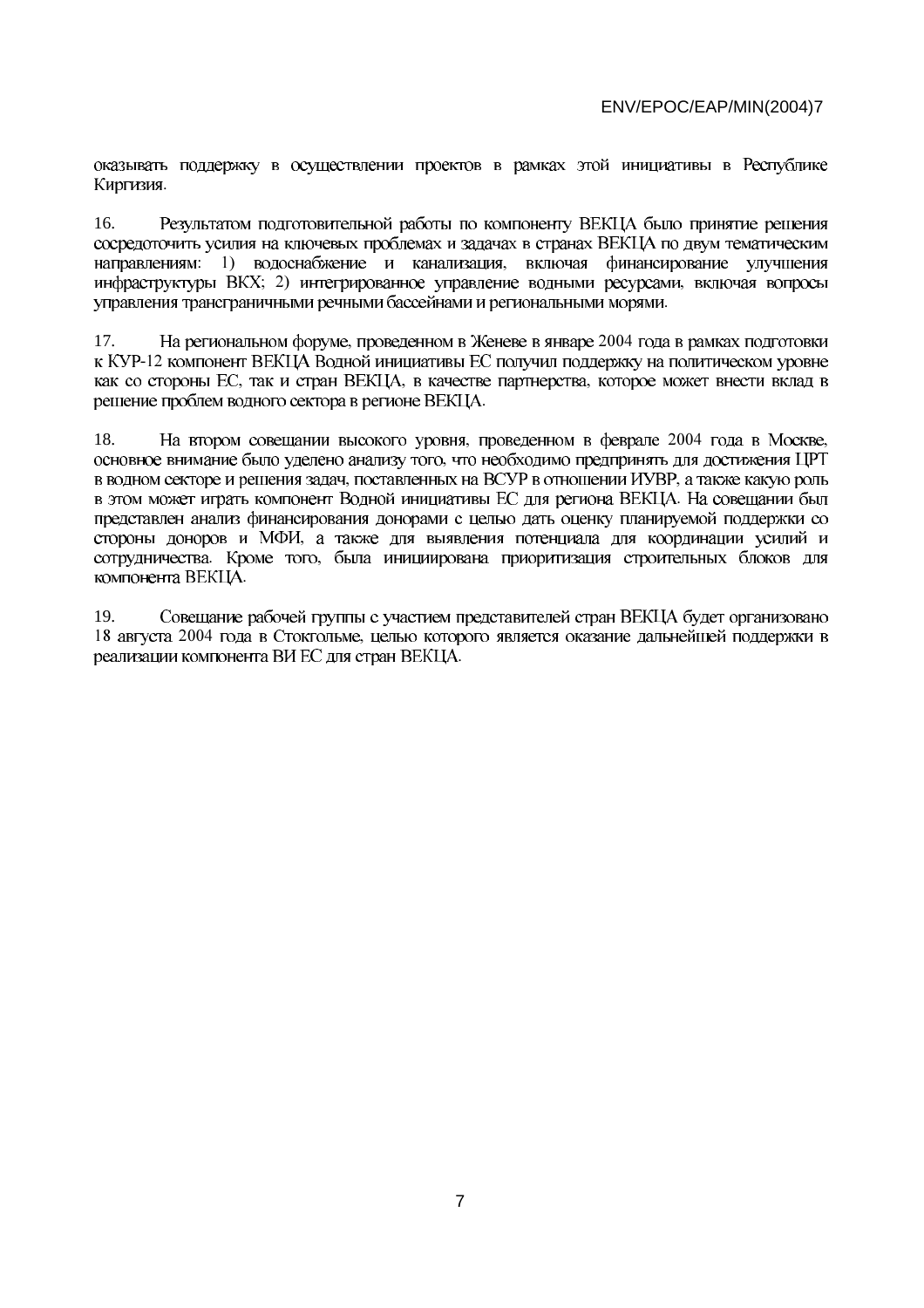#### 2 СОСТОЯНИЕ ДЕЛ И ЗАДАЧИ, СТОЯЩИЕ ПЕРЕД ВОДНЫМ СЕКТОРОМ В РЕГИОНЕ ВЕКЦА

 $20^{\circ}$ Складывается все более полный консенсус по принципиальным проблемам, а также причинам и следствиям проблем в регионе ВЕКЦА. Ниже дана оценка проблем и состояние дел в водном секторе, относящихся только к двум основным направлениям, включенным в компонент ВЕКЦА Водной инициативы ЕС, а именно водоснабжение и канализация, включая финансирование развития инфраструктуры ВКХ, и ИУВР, включая трансграничные речные бассейны и региональные моря.

#### $2.1$ Состояние дел в водном секторе и задачи, требующие решения (водные ресурсы, водоснабжение и канализация в регионе ВЕКЦА)

- Водные ресурсы в регионе распределены неравномерно и в некоторых странах потребление приблизительно равно объему восстановлению водных ресурсов. Существуют проблемы дефицита водных ресурсов в регионе бассейна Аральского Чрезмерная эксплуатация водных ресурсов, особенно возрастающее моря. использование подземных вод для нужд муниципального водоснабжения, а также избыточное использование воды для ирригации влекут за собой серьезные экологические последствия.
- Более 50% используемой воды идет на нужды орошаемого земледелия, а в Центральной Азии эта доля составляет 70-90%. Потребление воды в системах городского водоснабжения в большинстве стран сократилось после 1990 года. главным образом в связи с закрытием промышленных предприятий с большим уровнем водопотребления и постепенной ликвидацией субсидий на водоснабжение.
- Трансграничные реки имеют важное значение для данного субрегиона. Существует 47 крупных трансграничных рек и озер, и некоторые страны целиком или частично зависят от этих трансграничных источников для целей жизнеобеспечения. Реки Сырдарья и Амударья в Центральной Азии играют ключевую роль с точки зрения жизнеобеспечения, экономики и политической стабильности в регионе, а река Кура является основным источником питьевой воды в Азербайджане. Многие реки впадают в закрытые моря или озера, и загрязняющие вещества, поступающие в озера и моря по рекам, оказывают серьезное влияние на состояние экосистем в них.
- Степень охвата населения системами водоснабжения и канализации в городских районах достаточно высока, на в сельской местности она значительно ниже. Тем не менее, по оценкам, значительная доля населения в городских районах пользуется услугами низкого качества и испытывает перебои с водоснабжением. По грубым оценкам, это относится к 70-140 миллионам человек в отношении водоснабжения и 30-60 миллионов в отношении канализации.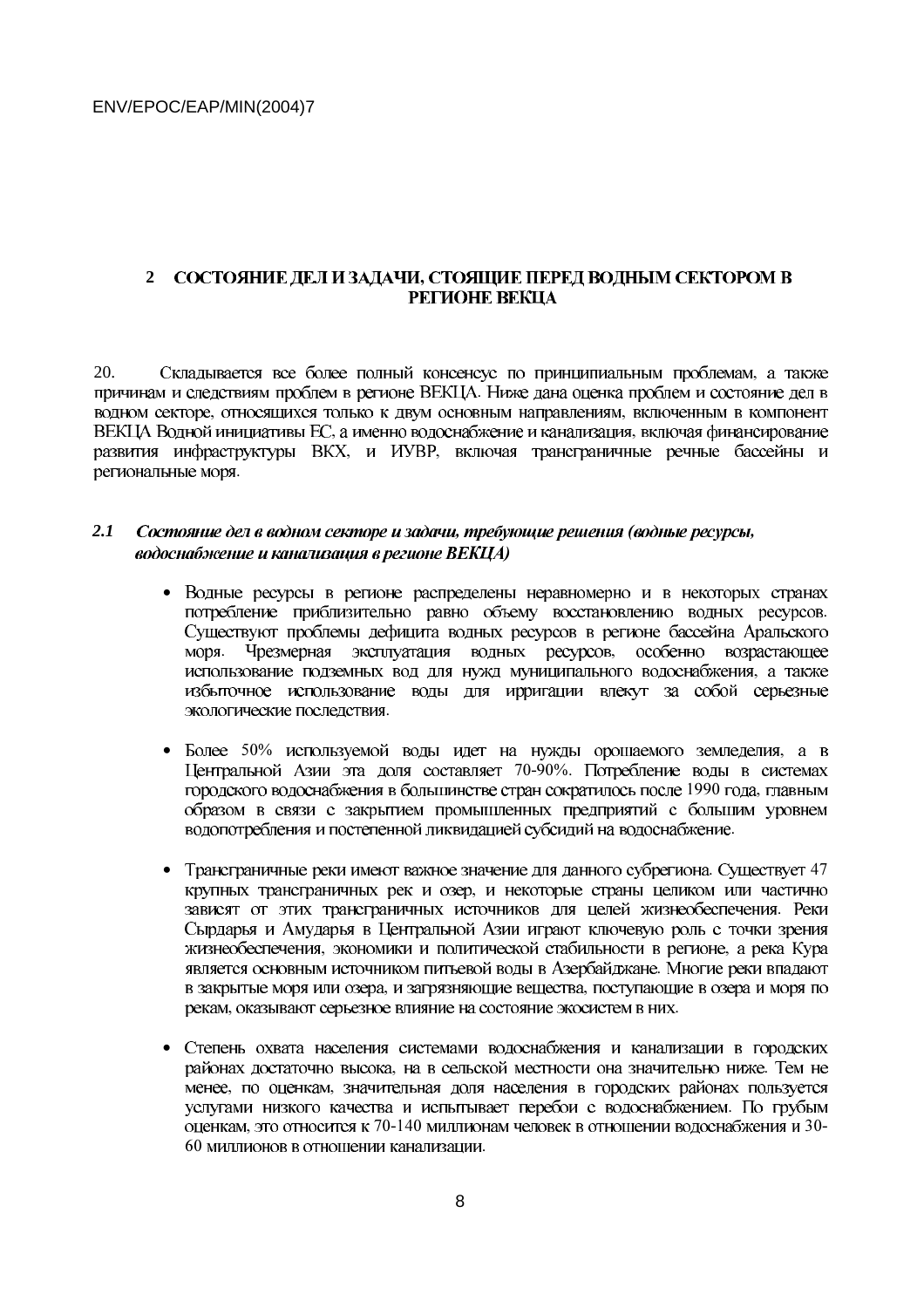• Все еще вызывает опасения качество питьевой воды, значителен уровень ее загрязнения микроорганизмами и опасными химическими веществами. Эти проблемы особенно актуальны в зонах интенсивного ведения промышленной деятельности и горных работ, а также в городских районах, где часто имеет место перекрестное загрязнение питьевой воды вследствие повреждения канализационных коллекторов. Низкое качество питьевой воды в значительной степени обусловливает проблемы со здоровьем населения в регионе ВЕКЦА, и особенно со здоровьем детей.

#### $2.2$ Состояние дел в водном секторе и задачи, требующие решения (Финансирование водного сектора в регионе ВЕКЦА, юридические и институциональные аспекты, вопросы реализации)

- Лостижение Пелей развития для тысячелетия (ПРТ) в водном секторе потребует распространения услуг дополнительно на 6,5 миллионов человек в отношении водоснабжения и 1,5 миллионов человек в отношении канализации до 2015 года, причем основная доля этих работ должна быть выполнена в сельской местности. Затраты на расширение услуг ВКХ оцениваются в 0,5 млрд.евро для систем водоснабжения и 0,89 млрд.евро для систем канализации.
- Затраты на реконструкцию инфраструктуры в централизованных городских системах ВКХ оцениваются в значительно более крупную сумму: 5-14 млрд.евро для систем водоснабжения и 2-7 млрд.евро для систем канализации. Затраты на достижение ЦРТ и реконструкцию в отдельных странах ВЕКЦА могут достигнуть 0,2-0,5% от их ВВП.
- Потенциал использования рыночных инструментов, таких как тарифы на воду и штрафы, водные налоги, субсидии, предоставляемые через экологические фонды, инициативные инструменты, пока еще не достигли значительного развития в странах BEKIIA.
- Неучтенное водопотребление в большинстве стран еще весьма значительно, что отражает низкую эффективность ВКХ.
- Еще недостаточно изучен потенциал для снижения инвестиций в совершенствование инфраструктуры путем пересмотра стандартов и нормативов проектирования и качества. Руководящие принципы реформирования сектора городского водоснабжения и канализации, принятые в 2000 году в Алматы, можно рассматривать как важный шаг в этом направлении.
- Существует в целом положительное отношение к налаживанию сотрудничества по вопросам управления трансграничными водными объектами в регионе ВЕКЦА, где многие проблемы, связанные с распределением водных ресурсов и загрязнением водных объектов и носившие национальных характер во времена Советского Союза, сейчас требуют пересмотра и выработки путем переговоров нормативно-правовых рамочных условий для управления водными ресурсами. Конвенция ЕЭК ООН 1992 года по охране и использованию трансграничных водотоков и международных озер служит правовой основой и содержит важные положения для развития трансграничного водного сотрудничества. Недавнее расширение ЕС открывает новые возможности, особенно для тех стран ВЕКЦА, которые имеют общие речные бассейны с новыми странами ЕС, поскольку рамочная директива ЕС по воде предусматривает сотрудничество стран-членов ЕС с соседними странами, не входящими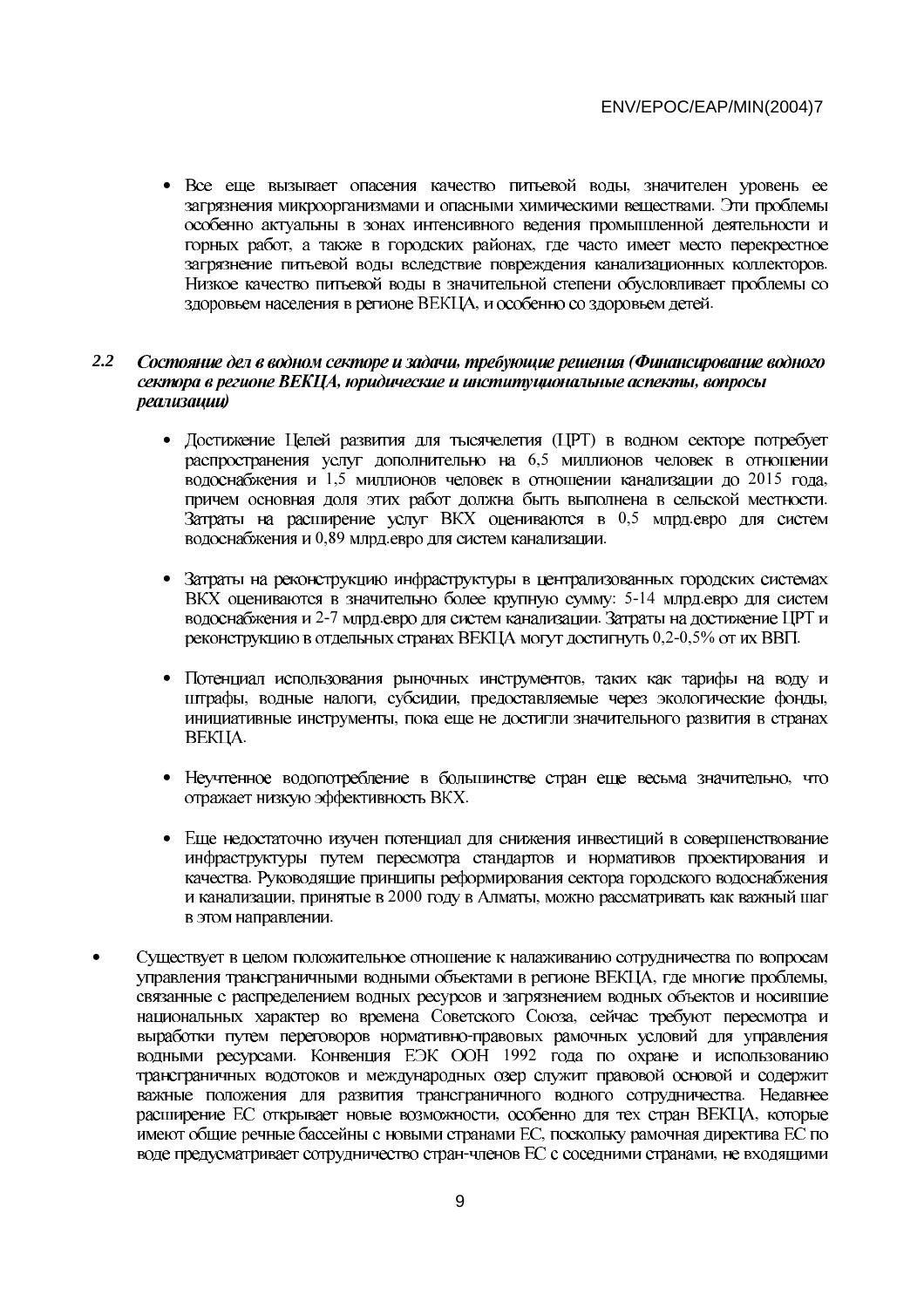в состав ЕС, по общим трансграничным бассейнам в сфере разработки планов управления трансграничными речными бассейнами.

- Отмечается, что прогресс в деле национального интегрированного управления водными ресурсами менее значителен по сравнению с управлением трансграничными водными объектами. Юридическая база в шести странах включает обязательства по ИУВР. Только три страны ВЕКЦА имеют планы ИУВР и еще в нескольких странах ведется их подготовка. В шести странах имеются бассейновые организации, однако их мандат в значительной степени ограничен распределением прав на водопользование в отличие от широкого мандата, предусмотренного в Рамочной водной директиве ЕС. За период с 1991 года в странах ВЕКЦА в существенной мере была пересмотрена правовая и институциональная основа для управления водными ресурсами и городскими системами ВКХ, однако все еще имеются определенные пробелы и даже противоречия между новыми законами, указами и положениями.
- Субрегион ВЕКЦА в значительной степени привлекает политическое внимание ЕЭК ООН, и был создан ряд региональных инструментов для поддержки национальных политических реформ и совершенствования управления на национальном, трансграничном и региональном уровнях. Процесс "Окружающая среда для Европы" концентрирует внимание на регионе ВЕКЦА начиная с 1998 года, и на Киевской конференции 2003 года была принята Экологическая стратегия для стран ВЕКЦА. На совещании по проблемам экологии и здоровья в Будапеште в июне 2004 года специальная глава была посвящена странам ВЕКЦА.
- В течение периода 1996-2001 гг. внешняя помощь в сфере охраны природы достигла 0,1-0,9% от ВВП, причем основным получателем этой помощи является водный сектор. Двустороннее сотрудничество по всем странам ВЕКЦА в водном секторе оценивается в среднем в 40 млн.евро в год. Планируемая помощь на период 2004-2008 гг. для сектора ВКХ остается на прежнем уровне. Страны ВЕКЦА признают, например, в резолюции Встречи высокого уровня в 2004 году (ВВУ-2), что внутренних источники обеспечивают и будут продолжать обеспечивать основной финансовый вклад. Кроме того, страны ВЕКЦА считают, что донорские фонды выполняют роль катализатора, например, для привлечения дополнительных фондов, внедрения новых технологий и знаний, для обеспечения наращивания потенциала и т.п.
- Комиссия ЕС и ряд стран-членов ЕС (Германия, Финляндия, Швеция, Нидерланды, Великобритания и Дания) осуществляют программы или оказывают поддержку в деятельности в водном секторе в странах ВЕКЦА, причем основными получателями этой помощи являются Россия, Украина и региональные программы. Другими крупными донорами на региональном уровне в водном секторе являются AMP CIIIA и Швейцария. В целом ожидается, что поддержка, оказываемая России и Украине будет сокращаться, а помощь региону в целом возрастать, причем наиболее вероятно, что основными получателями возрастающей поддержки будут Центральная Азия и Кавказ. Главными международными финансовыми институтами предоставляющими кредиты для этого региона являются Азиатский банк развития, Всемирный Банк, Япония, Европейский и Скандинавский инвестиционный банк, Северная финансовоэкологическая корпорация (NEFCO) и кредитный банк KfW (Германия). Основными получателями кредитов в 1999-2003 гг. наряду с Россией были Казахстан и Узбекистан. Основными проблемами являются экономическая ситуация в некоторых странах ВЕКЦА, незаинтересованность на национальном уровне в инвестициях в водный сектор (как отражено в стратегиях по сокращению бедности) в сочетании со слабыми и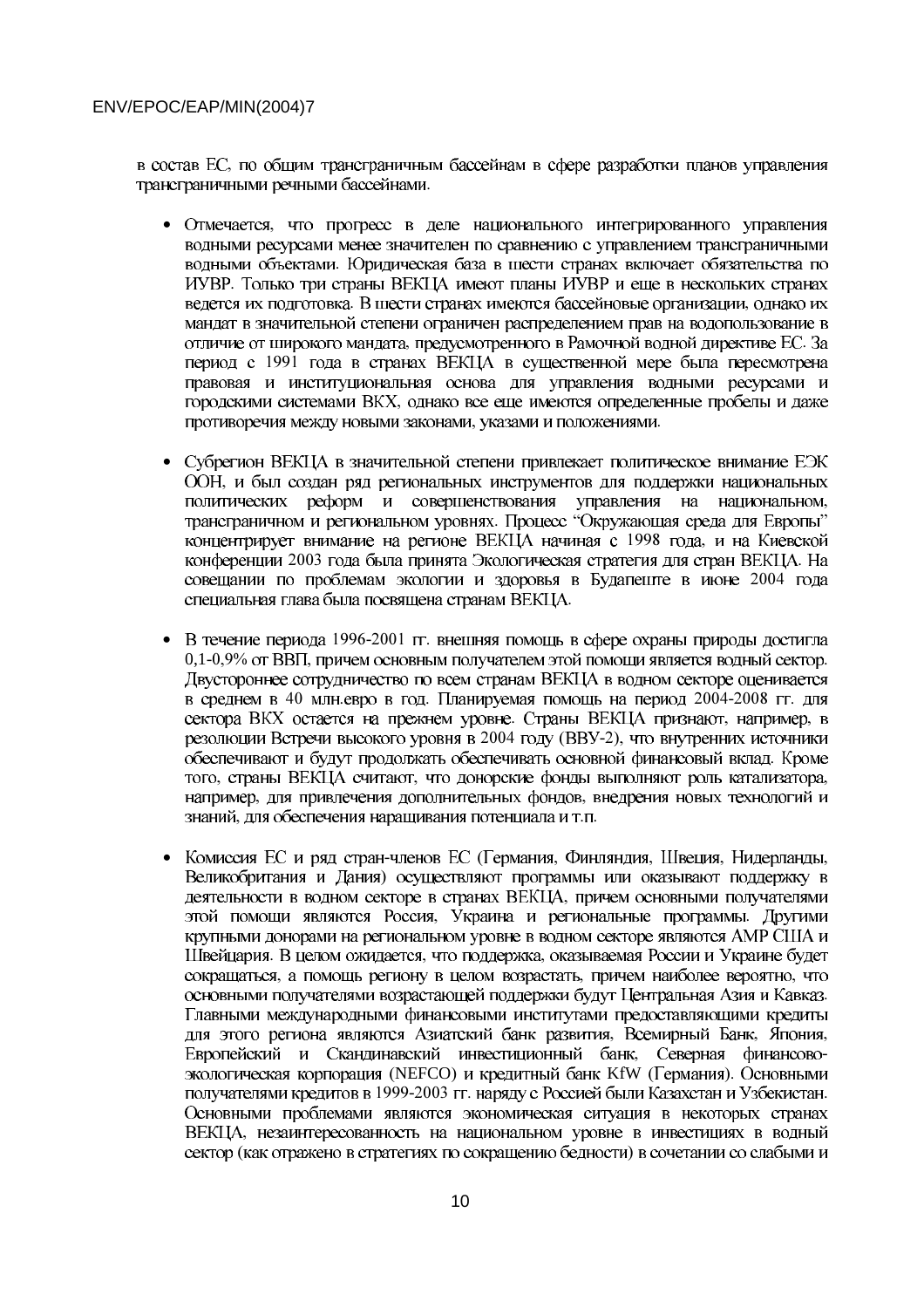, приоритизации и принятия решений по проектам.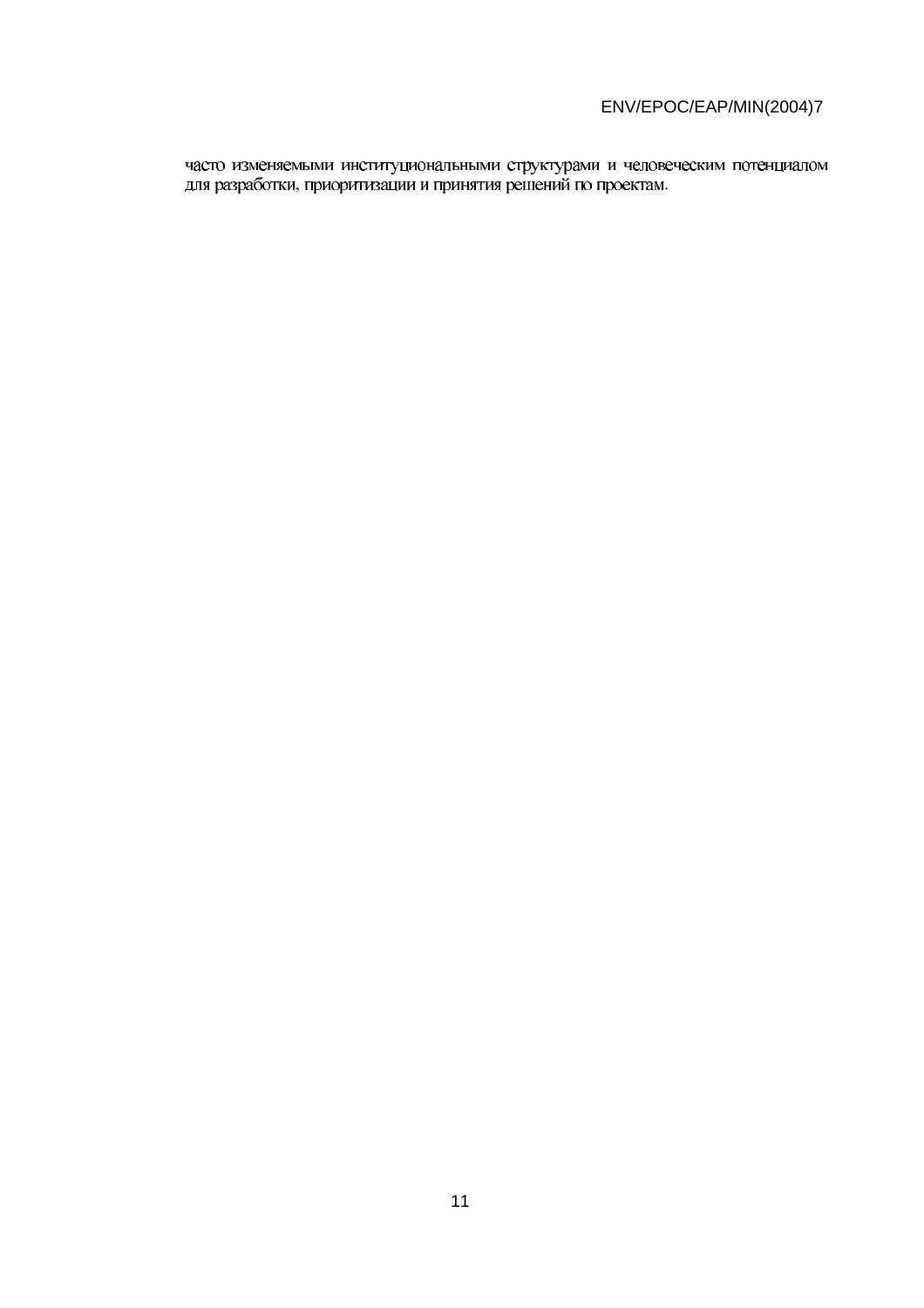# **3 ДОСТИЖЕНИЯ ВОДНОЙ ИНИЦИАТИВЫ ЕС ДЛЯ РЕГИОНА ВЕКЦА**

21. Ниже приводится оценка достигнутых результатов по каждой из целей, питобы сделать оценку менее субъективной, - , например, , состоявшихся в Москве в 2003 и 2004 гг.

#### *3.1*  Усиление политической воли и готовности к действиям

22. Осуществлялась поддержка необходимости в повышении политического значения водного подкреплялась анализом состояния охвата населения услугами ВКХ и необходимости в , поиском путей для восполнения финансовых пробелов для достижения ЦРТ, , поставленных на ВСУР по планам ИУВР к 2005 - , и проведено обсуждение возможных решений, - , поставленных на ВСУР в отношении ИУВР.

#### *3.2*  Совершенствование управления водными ресурсами

23. Страны ВЕКЦА проводят совершенствование структуры управления водным ресурсами. - - - ("строительные блоки") более 10% всех проектов (15-20  $\mathcal{E}$ , что свидетельствует о том важном значении, **в ВЕКЦА.** 

24. Программный документ по компоненту ВЕКЦА и доклады, - - , предусмотренным в Водной конвенции ЕЭК ООН, внедрению Интегрированного управления водными ресурсами и Рамочной водной директивы ЕС - -

25. Путем семинаров и совещаний, организованных в ВЕКЦА, и через веб-ВЕКЦА происходит обмен опытом в области управления водными ресурсами между партнерами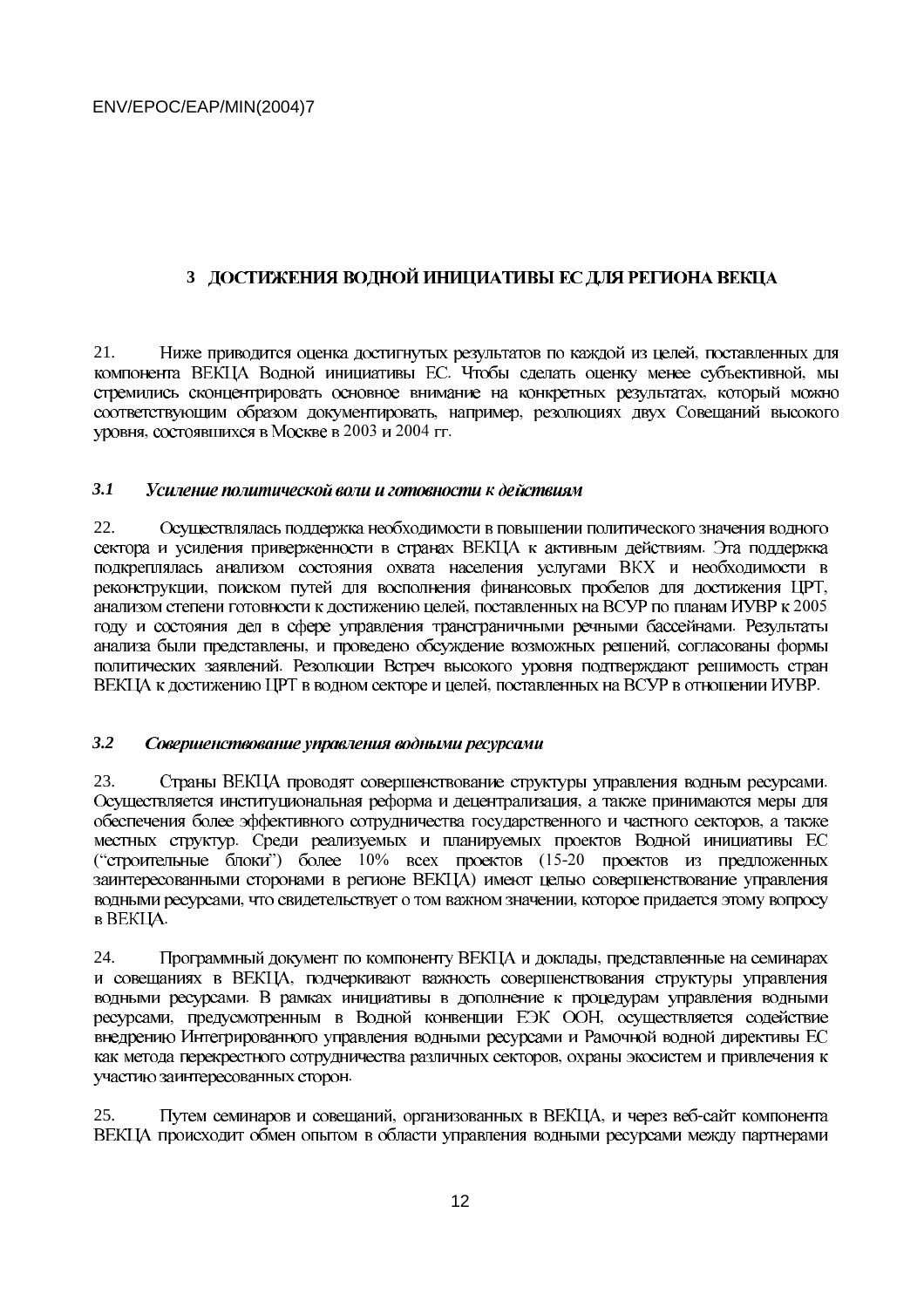. Данный веб--

#### *3.3*  Совершенствование координации и сотрудничества

26. Компонент ВЕКЦА создал широкую платформу для политического диалога по водному - - , НПО, частный сектор и Региональные экологические центры. - , такие как ЕЭК ООН, специальная рабочая группа по реализации ПДООС, КПП, , ЮНЕП, ПРООН и ОБСЕ. Кроме того, -члены ЕС, главным образом те, , такие как Швейцария, Норвегия, АМР США, а также несколько МФИ.

27. При поддержке технического секретариата осуществляется координация и сотрудничество - -

28. База данных по строительным блокам, - . Несмотря на то, что собран и сделан доступным через вебпланируемым и предлагаемым проектам, , в частности, изприоритизации вводимых данных и трудностей с обновлением информации.

29. Для улучшения координации и сотрудничества подготовлена и сделана доступной информация по существующим институциональным механизмам и программам по региональному сотрудничеству в регионе ВЕКЦА с особым акцентом на Экологическую стратегию для стран 21-го века (Специальная рабочая группа ОЭСР, , ЕЭК ООН), конвенции ЕЭК ООН и межправительственные механизмы. Кроме того, 2004-2008 гг., по приоритетам по странам и регионам по направлениям ИУВР и ВКХ.

#### *3.4*  Содействие региональному и субрегиональному сотрудничеству

30. В регионе ВЕКЦА уже существует широкое региональное и субрегиональное сотрудничество в вопросах управления водными ресурсами с использованием комплексных (на национальном и трансграничном уровне). 129 реализуемых и планируемых строительных блоков и около 60% из 150 -

31. В связи с важным значением трансграничных рек страны ВЕКЦА уже значительно - .П. ЕС делается на процедурах планирования ИУВР на национальном уровне путем предоставления - 2005 году.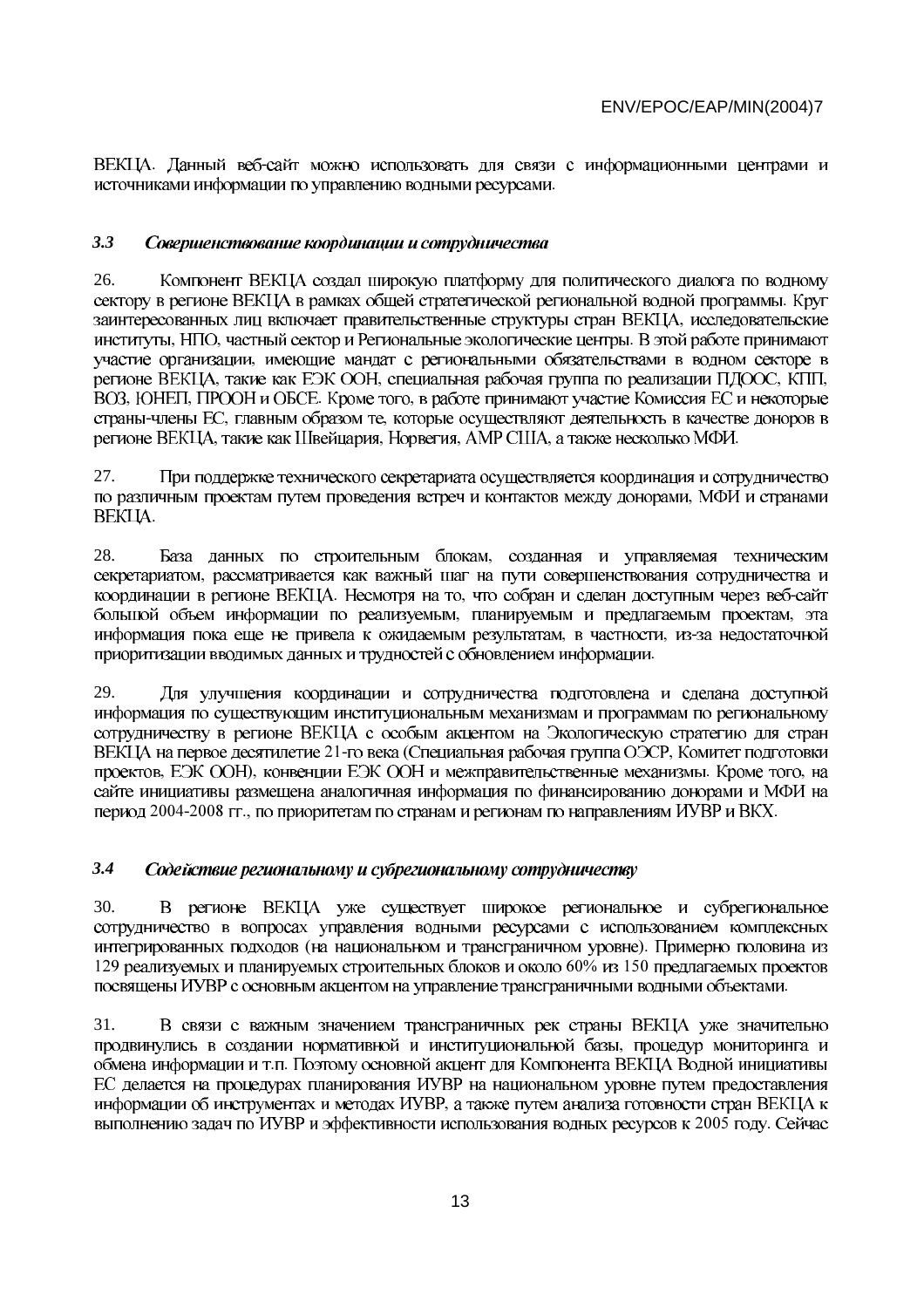постепенно начинают применяться также положения Рамочной водной директивы ЕС в качестве -

32. Достижения в этой области наиболее полно охарактеризованы в резолюции Второй поставленных на 2005 , а также призыв к странам-- - , для разработки планов ИУВР-2005 и их поэтапной реализации. Кроме того, участники встречи призвали соответствующие органы осуществить обновление соглашений по - - , там где это необходимо, -

#### *3.5*  Привлечение дополнительного финансирования

33. Обзор финансирования донорами, , подготовленный Техническим секретариатом, показал, - прансграничном и региональном уровне. 2004 году было отмечено, что основная часть средств, - - , что поддержку в достижении ЦРТ могут оказать национальные стратегии, , институциональные и инвестиционные нужды.

34. Определенный прогресс достигнут в деле подготовки и реализации проектов с , выделение которых было предусмотрено на Киевской конференции. , Дания в Киеве обязалась выделить 7,5 млн.евро на 2003 год, а Комиссия ЕС 35 млн.евро на поддержку компонента ВЕКЦА Водной инициативы ЕС.

35. Чтобы стимулировать дальнейшее привлечение средств для компонента ВЕКЦА, 2004 - . Однако, из-за отсутствия на нем представителей важных доноров и МФИ.

36. Как было показано в обзоре финансирования донорами, . Общая сумма, , за период 2004-2008 гг., оценивается как минимум в 156 млн. 600-800 млн.евро в виде кредитов от МФИ. потребностей и путей для обеспечения недостающих средств может помочь региону ВЕКЦА в - , предоставляемых МФИ и донорами для наиболее важных проектов в странах ВЕКЦА.

37.Специальная рабочая группа по реализации ПДООС в качестве секретариата по Экологической стратегии осуществляет в настоящее время сбор информации по донорской помощи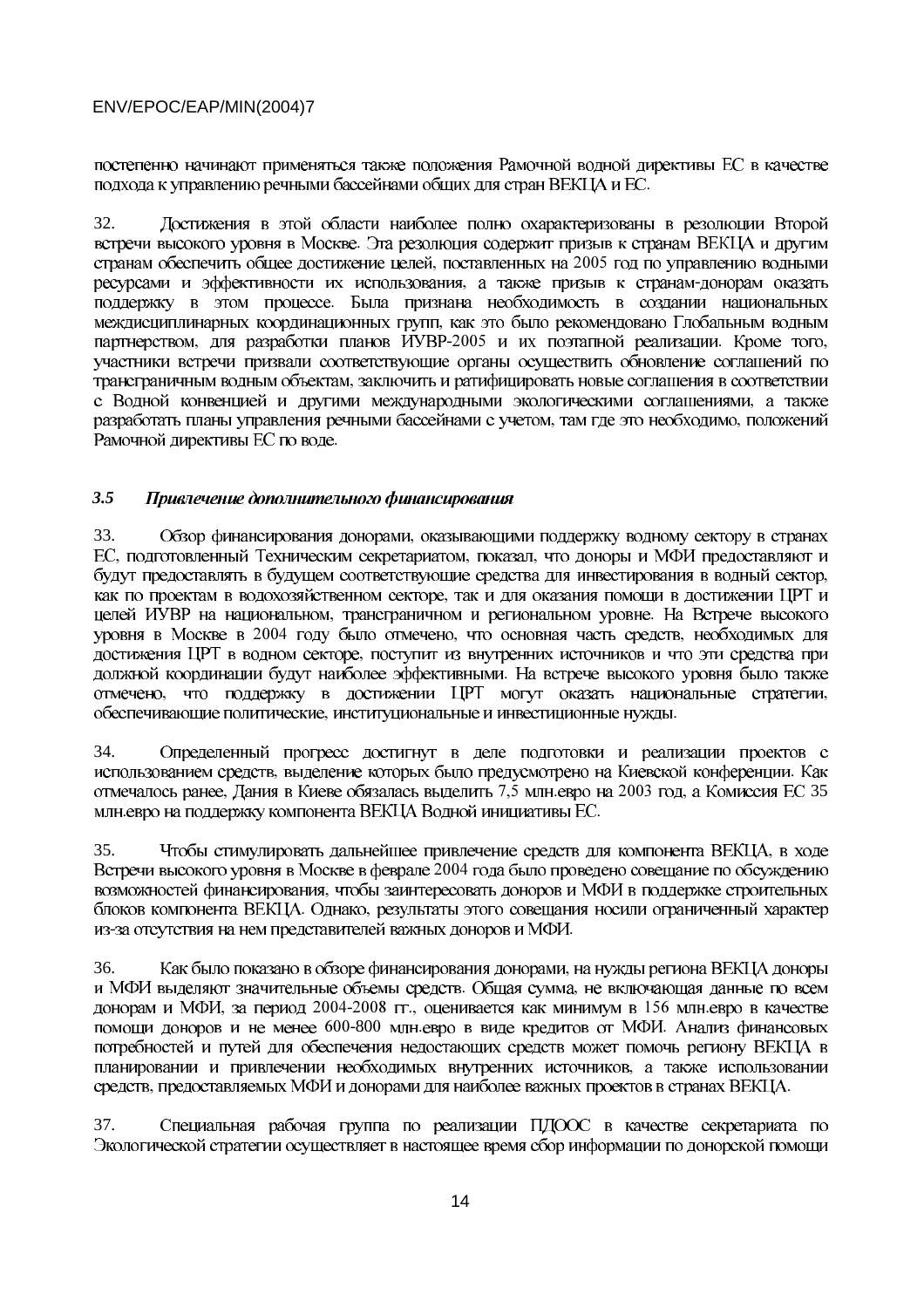региону ВЕКЦА в водном секторе. Эта информация будет готова в начале августа, а результаты будут включены в отчет о состоянии дел.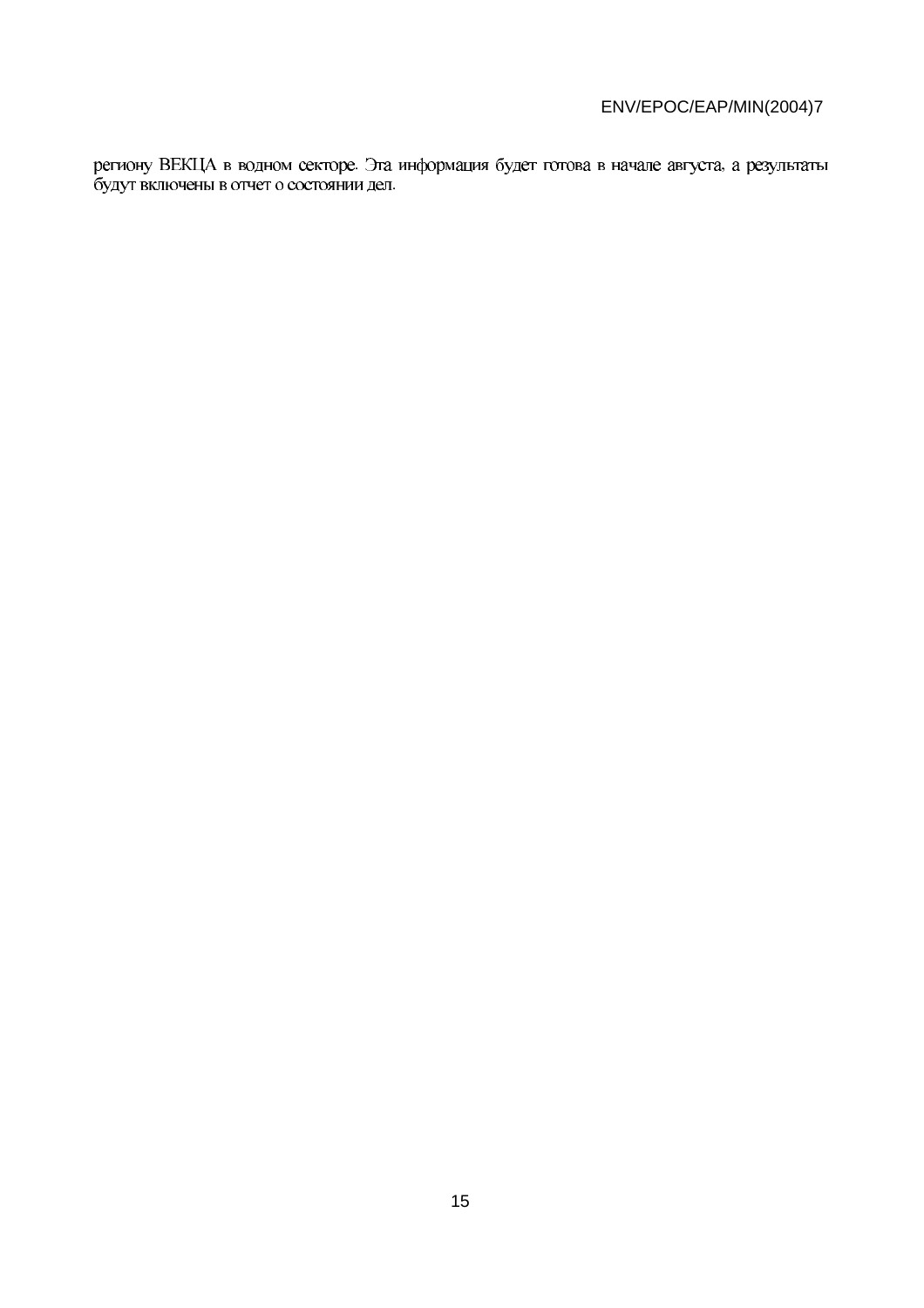#### Таблица 1: Примеры проектов, осуществляемых или готовящихся Данией и Комиссией ЕС, с предоставлением средств для реализации компонента BEKLIA и иную деятельность, связанную с Водной инишативой ЕС

Проект системы водоснабжения г. Боровичи. Результат: Новые сооружения производительностью 7500 м<sup>3</sup>/сут, строительство трубопровода, установка счетчиков, средств контроля за утечками и реконструкция сети водоснабжения. Поддержка со стороны Дании в размере 1,3 млн.евро.

Молдавско-датское экологическое сотрудничество. Результат: круглосуточное бесперебойное водоснабжение на значительной территории Эдинец, Куптини и Калараси. Поддержка со стороны Дании в размере 2,4 млн.евро.

Реформирование российского законолательства по водному сектору. Результат: Подготовлен проект законодательства как часть реформы технического регулирования. Подготовлен федеральный план действий по реализации нового законодательства в водном секторе. Поддержка со стороны Дании в размере 1,2 MJH.eRDO.

Реконструкция систем водоснабжения и канализации в городских зонах балтийской прибрежной зоны Калининградской области. Результат: Подготовлено технико-экономическое обоснование водоочистных систем, стратегия водоснабжения и очистки сточных вод для г. Светлогорска, обучение руководителей и специалистов муниципальных служб г. Светлогорска и Водоканала, установлены счетчики и новые насосные установки. Поддержка со стороны Дании в размере 0,9 млн.евро.

Проект реконструкции водохозяйственных и природоохранных служб Калининграда, Компонент 7. Результат: проведено обновление карт распределительных сетей, закуплены и установлены системы ГИС. Установлены коллективные счетчики в 2000 жилых кварталов. Создана система мониторинга на реке Преголя. Поддержка со стороны Дании в размере 1,4 млн.евро.

Проект по созданию Национального водного центра. Киев. Результат: создание постоянной выставки для демонстрации водосберегающего оборудования, охраны от загрязнения водных объектов, рационального использования водных ресурсов в Украине. Поддержка со стороны Дании в размере 2,4 млн.евро.

Помощь в разработке инвестиционной политики и моделей финансирования в Украине. Результат: Инвестиционная политика и планы для муниципального сектора в Украине. Поддержка со стороны Дании в размере 0,2 млн.евро.

Экологическое сотрудничество по Черному морю. Ожидаемый результат: более эффективное региональное сотрудничество; усовершенствованные законодательство, политика и институциональная база; разработка и реализация экологической политики; более совершенное применение экологическое законодательство; меры по снижению загрязненности вол. Поллержка по линии программы ТАСИС на 2004 г. в размере 2,5 млн.евро.

Фонд инвестиционной поддержки водного сектора. Ожидаемый результат: обеспечение инвестиций и подготовка к реализации региональной программы действий ЕС-ТАСИС на 2003 год. Поддержка по линии программы ТАСИС на 2003 г. в размере 3 млн.евро.

Стратегические мероприятия по охране морской и прибрежной окружающей среды Каспийского моря и поддержка рамочной конвенции по Каспийскому морю. Ожидаемый результат: Внедрение принципов интегрированное управления водными ресурсами, включая речные бассейны и береговую зону Каспийского моря на основе принципов Рамочной водной директивы ЕС и Морской стратегии ЕС. Поддержка по линии региональной программы ТАСИС на 2004 г. в размере 2,5 млн.евро.

Разработка технологий и сетей для охраны водной среды. Ожидаемый результат: Удаление тяжелых металлов и органических соединений у их источников и на очистных сооружениях в Приволжском федеральном округе, РФ. Поддержка по линии Северного финансово-экологического сотрудничества (NEFCO) в размере 0,2 млн.евро.

Дальнейшая разработка автоматизированной системы управления каскалом волохранилищ на реке Днепр (АСУД-2). Результат: Система для поддержки принятия решений по оптимизации условий эксплуатации каскада водохранилищ на р.Днепр на основе управленческих, природоохранных и экономических критериев. Поддержка со стороны Швеции в размере 0,190 млн.евро.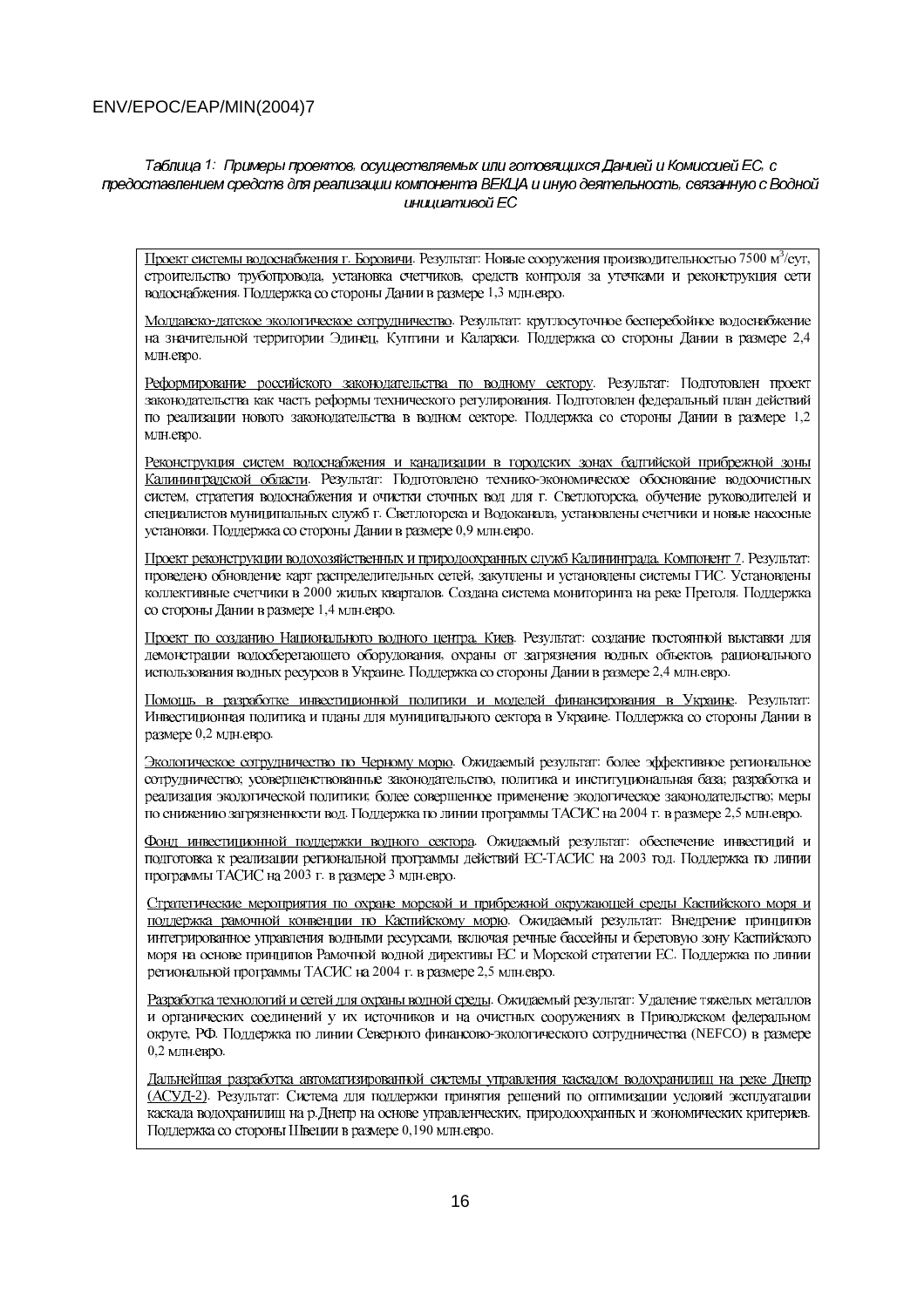. Результат: , основанная на результатах обработки космических снимков, ГИС и Интернет-. Поддержка по линии ГЭФ, АМР США в размере 0,2 млн.евро.

. Ожидаемый результат: л Поддержка со стороны Финляндии, Швеции в размере 0,45 млн.евро.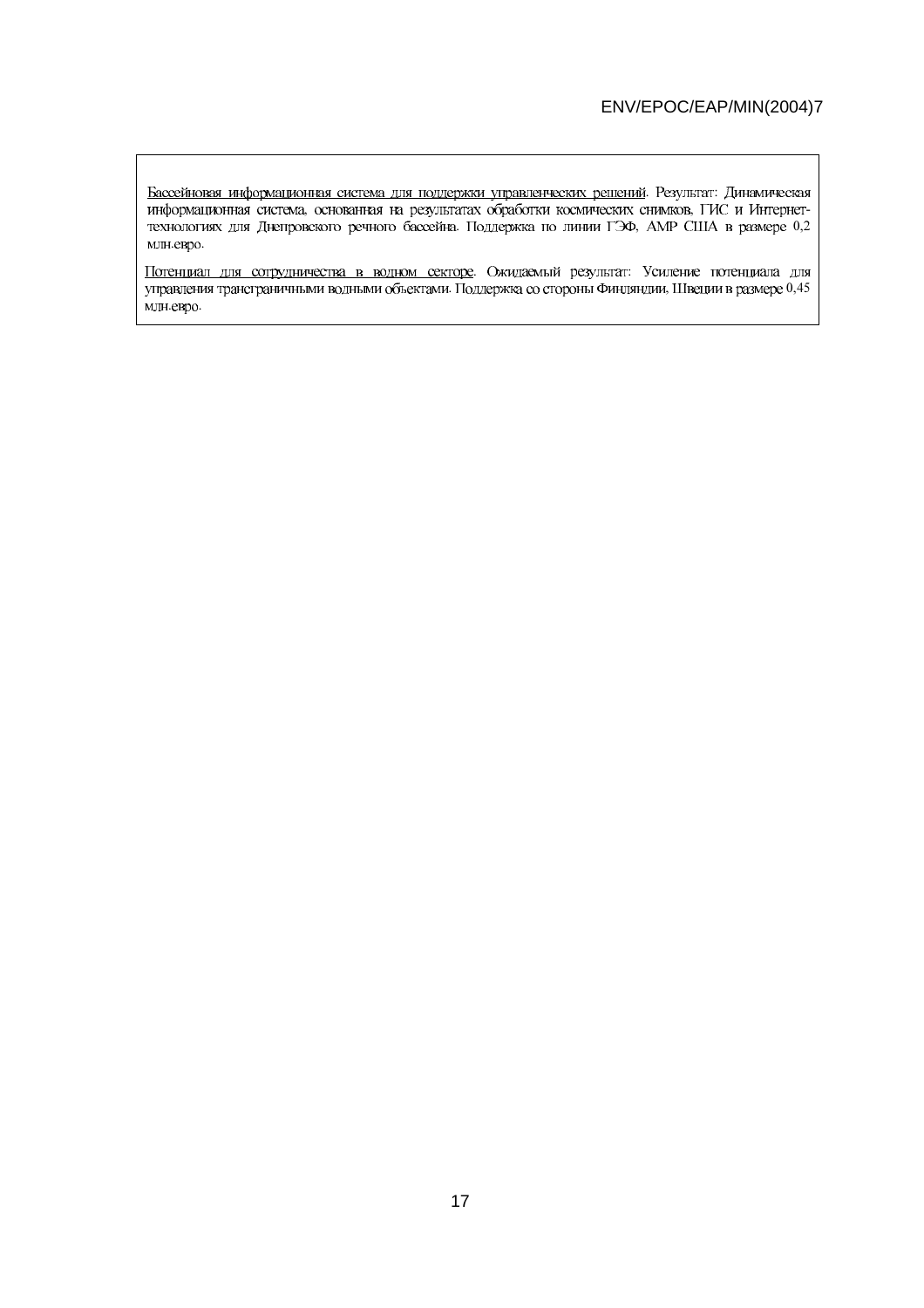# **4**

С момента запуска Водной инициативы ЕС на ВСУР её организационная структура была 38. 2004 года на Многостороннем форуме был принят документ, определяющий организационную основу и возможности ВИ ЕС.

39. Организационная структура компонента ВЕКЦА в настоящее время включает две ведущие (Россия и Дания) и технический секретариат, компонента ВЕКЦА провела два совещания с представителями ряда стран ВЕКЦА на уровне , других заинтересованных сторон, включая НПО, работе этих совещаний и в развитии компонента ВЕКЦА принимали участие также Комиссия ЕС и , организации ООН, , такие как ЕЭК ООН, СРГ по реализации ПДООС, КПП, ВОЗ, , ITPOOH, OBCE.

. 1. Общая схема организационной структуры ВИ ЕС.

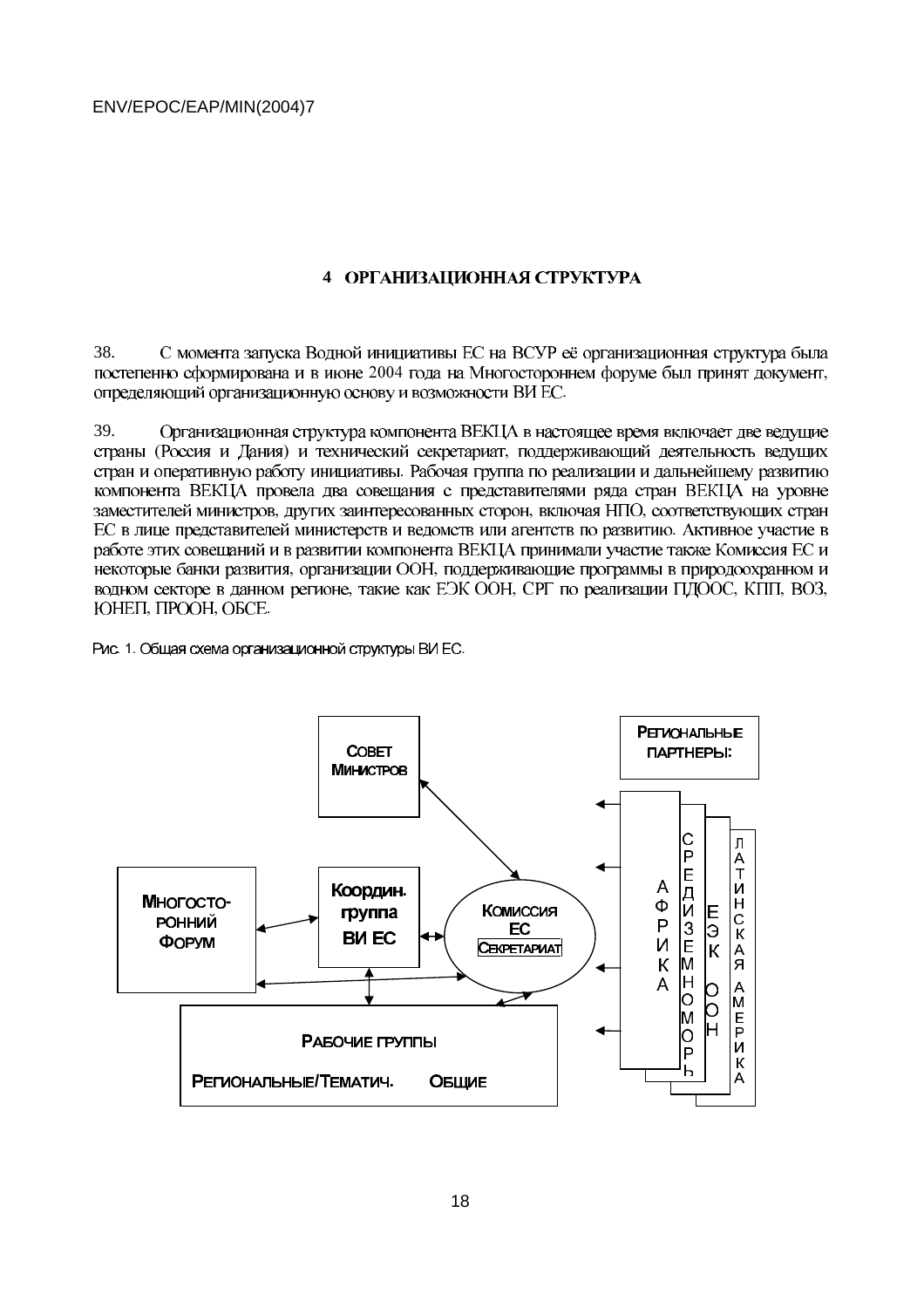40. На заседании Рабочей группы в Стокгольме странам ВЕКЦА было предложено , и этот процесс сейчас реализуется. заседании было также рассмотрено Техническое задание для рабочей группы и получены - -

41. На предстоящем заседании рабочей группы будет также обсуждена будущая роль Встречи . Наиболее вероятно, , и форума, проводить консультации и принимать решения.

42. В дальнейшей работе по компоненту ВЕКЦА Водной инициативы ЕС существует , с которыми предстоит сотрудничать. -членов ЕС, являющихся донорами в регионе ВЕКЦА, в частности, Германии, , Швеции и Финляндии. , которые ведут подготовку программ помощи развития. Эти страны, и Дания обеспечивают наиболее значительную долю в общей донорской помощи региону ВЕКЦА и при должной координации могут внести основной вклад в достижение странами ВЕКЦА инициативы ЕС была выражена просьба к странам-донорам взять на себя ведущую роль в диалоге с подель" "). -

Швейцария и Норвегия проявили интерес к компоненту ВЕКЦА Водной инициативы ЕС и 43. Существует потенциал для дальнейшего развития этих отношений. - . Не менее важно также развивать связи с МФИ.

44. Специальная рабочая группа по реализации ПДООС ОЭРС, ЕЭК ООН, КПП, ЮНЕП/ , BO3, . Эти связи необходимо продолжать, - - - - - - . Некоторые задачи, - -

45. Кроме того, : научными исследованиями и финансированием. глобальной ВИ ЕС и будет поддерживать вышеуказанные тематические направления:

 $\bullet$  интегрированное управление городскими системами водоснабжения, управление водными ресурсами в условиях их дефицита и влияние мероприятий по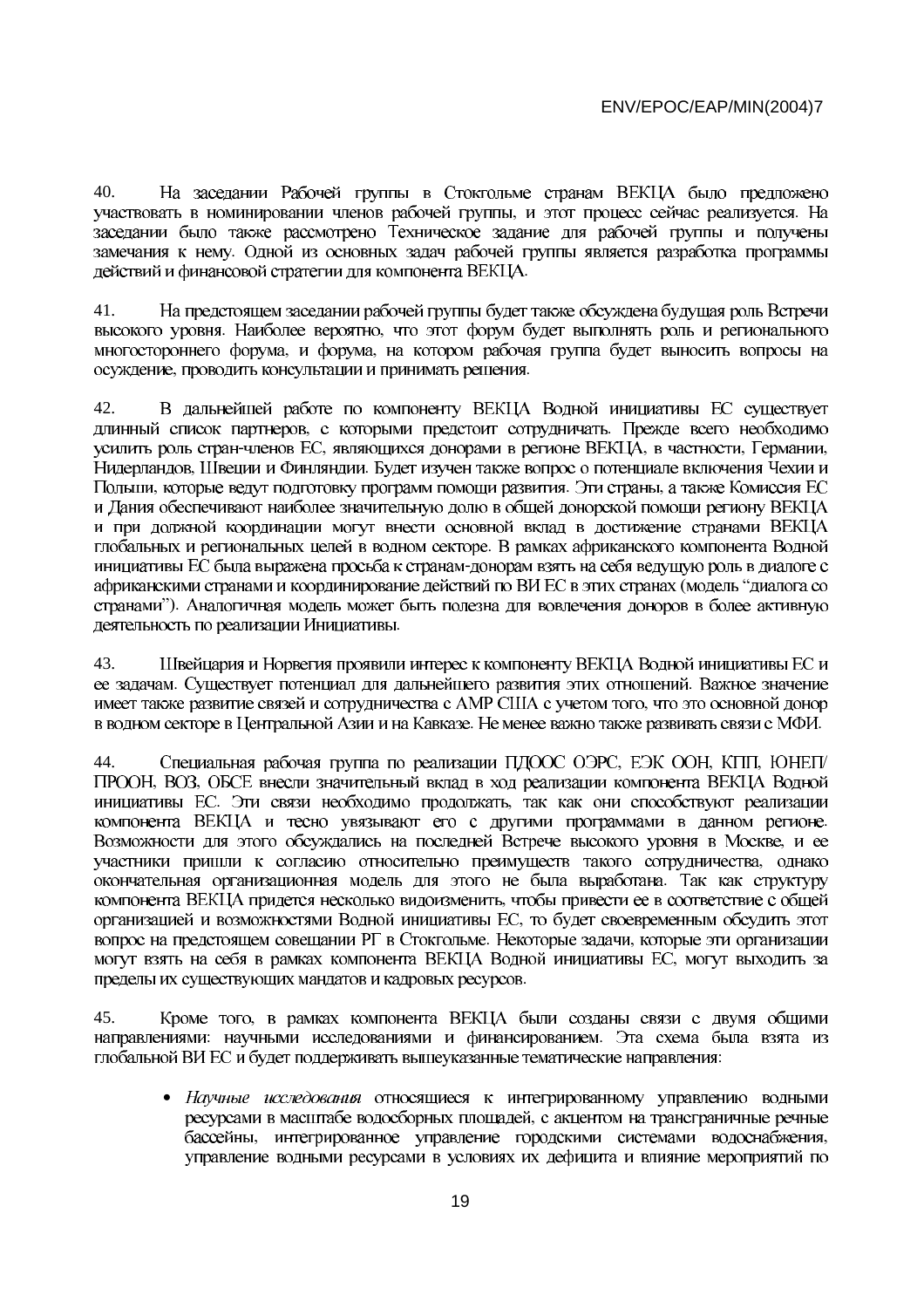-  $25 - 50$ лет.

46. Компонент ВЕКЦА мог бы извлечь преимущества из более тесного сотрудничества с . Университеты и другие научно- потенциалом для успешного объединения научных исследований и технологических разработок  $(www.cordis.eu)$ , проводимых под эгидой Европейской Комиссии. Многие научно-(главным образом государственные) сотрудничество должно быть усилено и более тесно интегрировано с другими видами деятельности по данному направлению.

• Финансовое направление. - ВЕКЦА был предпринят собственный анализ потребностей в инвестициях для систем , а также фондов доноров и доноров и МФИ. В результате был проделан анализ финансовых нужд и разработаны рекомендации по изысканию средств для их удовлетворения.

47.  $\overline{B}$ ближайшее будут время также установлены связи направлением  $\mathbf{c}$ Отчетность, которое сейчас находится в стадии формирования.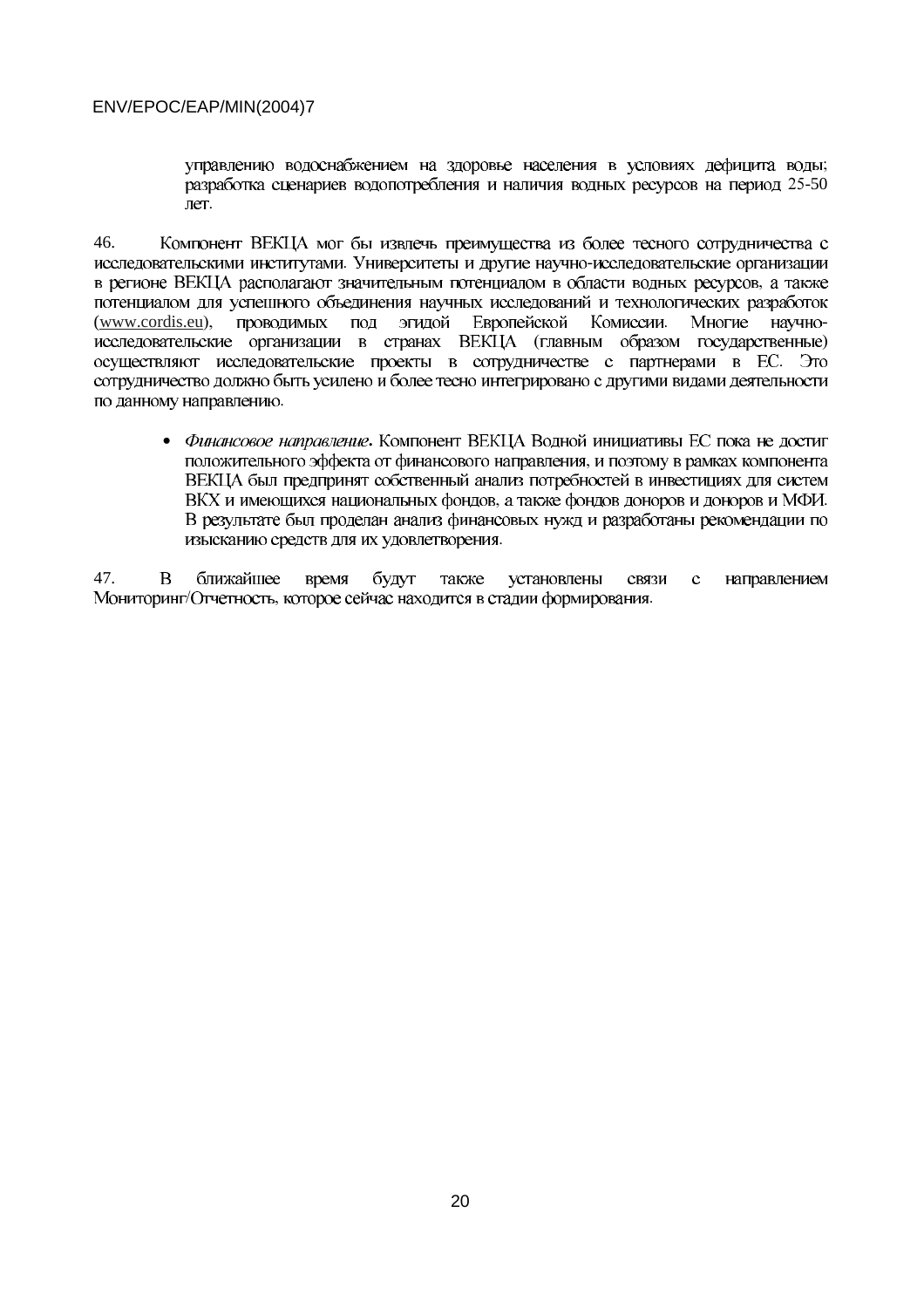## 5 НЕРЕШЕННЫЕ ПРОБЛЕМЫ ВОДНОГО СЕКТОРА В РЕГИОНЕ ВЕКЦА

- 48. Нерешенные проблемы водного сектора рассмотрены в следующих аспектах:
	- в рамках двух основных направлений компонента ВЕКЦА;
	- там, где еще существуют проблемы требующие решения в странах ВЕКЦА;
	- там, где партнеры в странах ВЕКЦА и ЕС достигли согласия по возможным путям решения сушествующих проблем:
	- там, где компонент ВЕКЦА на основе достигнутых достижений может принести дополнительные преимущества.

49. Рассмотренные ниже проблемы относятся либо к большинству стран субрегиона ВЕКЦА, либо носят региональный / трансграничный характер, как в случае с реками и озерами, расположенными на территории нескольких стран:

- $\mathbf{1}$ Водный сектор не рассматривается как приоритетный в большинстве стратегий сокращения бедности и стратегиях устойчивого развития в странах ВЕКЦА. Этот пробел был выявлен в ходе анализа готовности стран к достижению целей, сформулированных на ВСУР по планам ИУВР и планам по повышению эффективности использования водных ресурсов, которые должны быть подготовлены к 2005 году. Специальная структура в рамках Водной инициативы ЕС, осуществляющая контакты с представителями лиц, ответственных за принятие решений, из стран ВЕКЦА и ЕС, а также донорами и МФИ, является форумом, который способен также содействовать решению вопросов политики и приоритетов на высоком политическом уровне. Резолюции Встреч высокого уровня в Москве в 2003 и 2004 году свидетельствуют о таком потенциале
- $2.$ В то время как в некоторых странах успешно ведется работа по ИУВР на национальном уровне, ряду стран необходимо предпринять особые усилия для достижения целей, поставленных на ВСУР по подготовке планов ИУВР к 2005 году, а также принять меры по реализации задач, поставленных перед бассейновыми организациями. Резолюция, принятая в ходе ВВУ-2 в Москве, подтверждает существование этой проблемы, а также то, что странам ВЕКЦА необходимо приложить более энергичные усилия для решения данной задачи. Компонент ВЕКЦА Водной инициативы EC, включающий ИУВР в качестве одного из основных направлений, может дать странам ВЕКЦА ценный опыт, накопленный Водной инициативой ЕС в Африке, а также в ходе реализации Рамочной водной директивы ЕС (РВД). В отношении последней осуществляется процесс ВИ ЕС / РВД, который должен внести полезный вклад в решение данной проблемы. Следует также поддерживать тесные связи с Глобальным Водным Партнерством.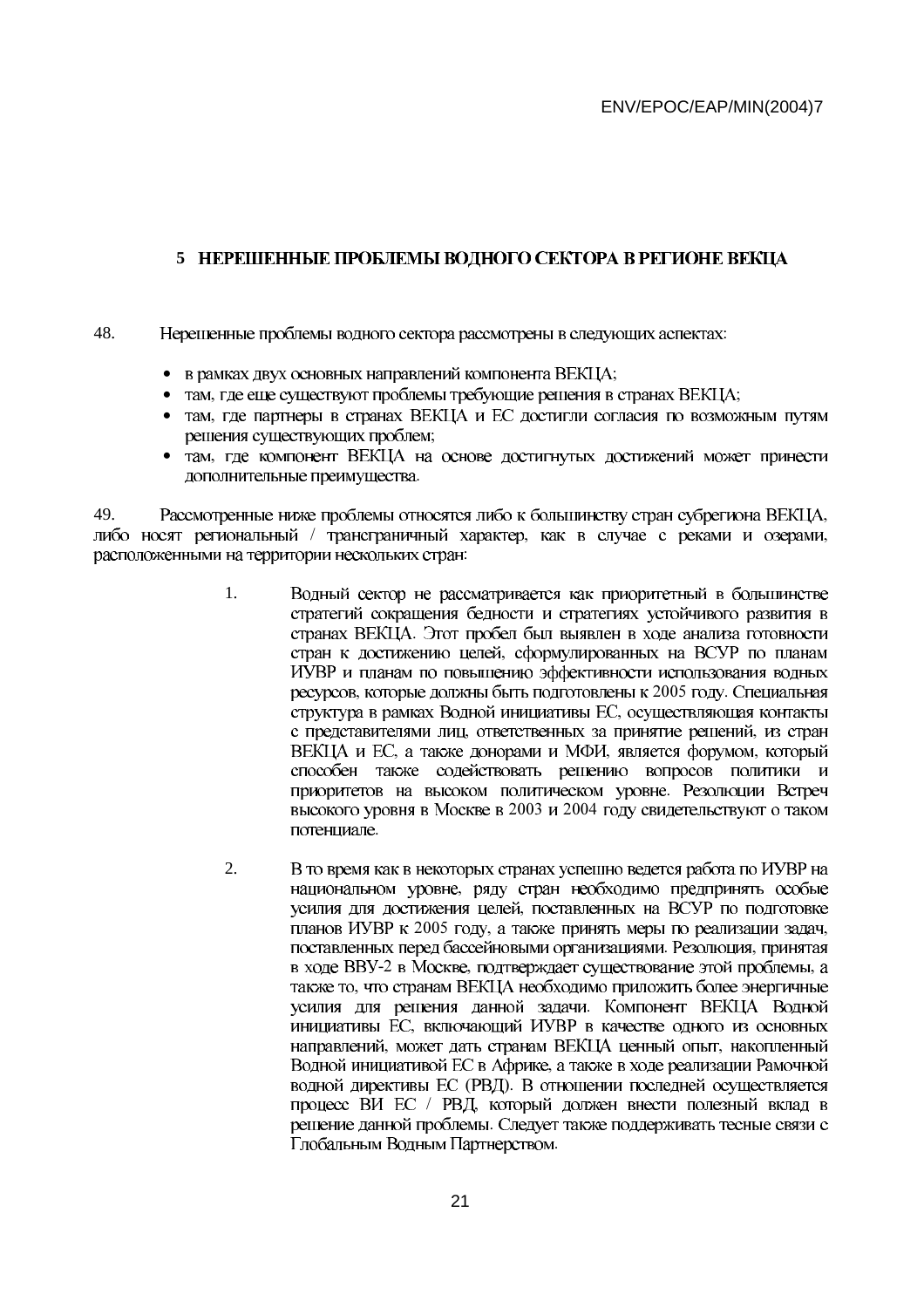- $\overline{3}$ . Пока еще не все страны ВЕКЦА ратифицировали Водную конвенцию ЕЭК ООН (Армения, Грузия, Узбекистан, Таджикистан, Республика Киргизия и Туркменистан). По некоторым трансграничным водным объектам пока еще не достигнуты соглашения между рядом прибрежных государств и не реализуется сотрудничество, предусмотренное Конвенцией. Другим юридическим инструментом, который может помочь странам ВЕКЦА в решении серьезных проблем здоровья населения, связанных с водой, является Протокол по воде и здоровье, который должен вступить в силу в 2005 году. Согласно доклада МР.Р.12 ЕЭК ООН особое внимание должно быть уделено заключению / развитию соглашений по бассейнам рек Амударья, Сырдарья, Зеравшан, Кура, Самур, Псоу, Буг, Даугава/Западная Двина и Нямунас. Компонент ВЕКЦА может сыграть роль в осуществлении пилотной деятельности по речным бассейнам. Использование опыта управления **ALLE** трансграничными водными объектами с применением Водной директивы ЕС может быть еще одной областью, в которой компонент ВЕКЦА мог бы быть полезным. Недавнее расширение ЕС создает новые возможности, особенно для тех стран ВЕКЦА, которые имеют общие речные бассейны с новыми членами ЕС, так как Рамочная водная директива ЕС предписывает членам Союза сотрудничать с соседними странами, не входящими в состав ЕС, в отношении трансграничных бассейнов путем разработки планов управления трансграничными речными бассейнами.
- $\overline{4}$ . Для решения финансовых проблем, связанных с инвестициями для достижения ЦРТ в водном секторе и основательной реконструкции систем водоснабжения и канализации, необходимо изыскать пути сокращения необходимых затрат и привлечения финансирования. Анализ финансовых потребностей показал, что общие годовые затраты в течение периода с настоящего времени до 2015 года оцениваются в 17 евро на душу населения в год. Компонент ВЕКЦА Водной инициативы ЕС может дать ценный опыт для разработки национальных планов для достижения ЦРТ с использованием стратегий финансирования, основанных, например, на опыте процесса вступления в ЕС новых странчленов ЕС, а также в деле политических реформ, необходимых для повышения тарифов, учета социальных аспектов и применения рыночных экономических инструментов. Также может быть полезен опыт сокращения инвестиционных потребностей путем, например, изменения стандартов на проектирование, стандартов качества и планов по повышению эффективности использования водных ресурсов.
- 5. Не полностью реализуются региональные конвенции и протоколы, а также региональные программы, относящиеся к водному сектору. Страны ВЕКЦА могут получить преимущества от ряда конвенций и протоколов ЕЭК ООН, региональных программ, поддерживающих политические соглашения и т.п. Однако, многие из них не имеют полной силы, так как они не ратифицированы правительствами, приходится сокращать программы из-за недостатка финансирования, и секретариаты затрачивают значительное время на привлечение средств. Еврокомиссия и страны-доноры из ЕС, участвующие в реализации компонента ВЕКЦА,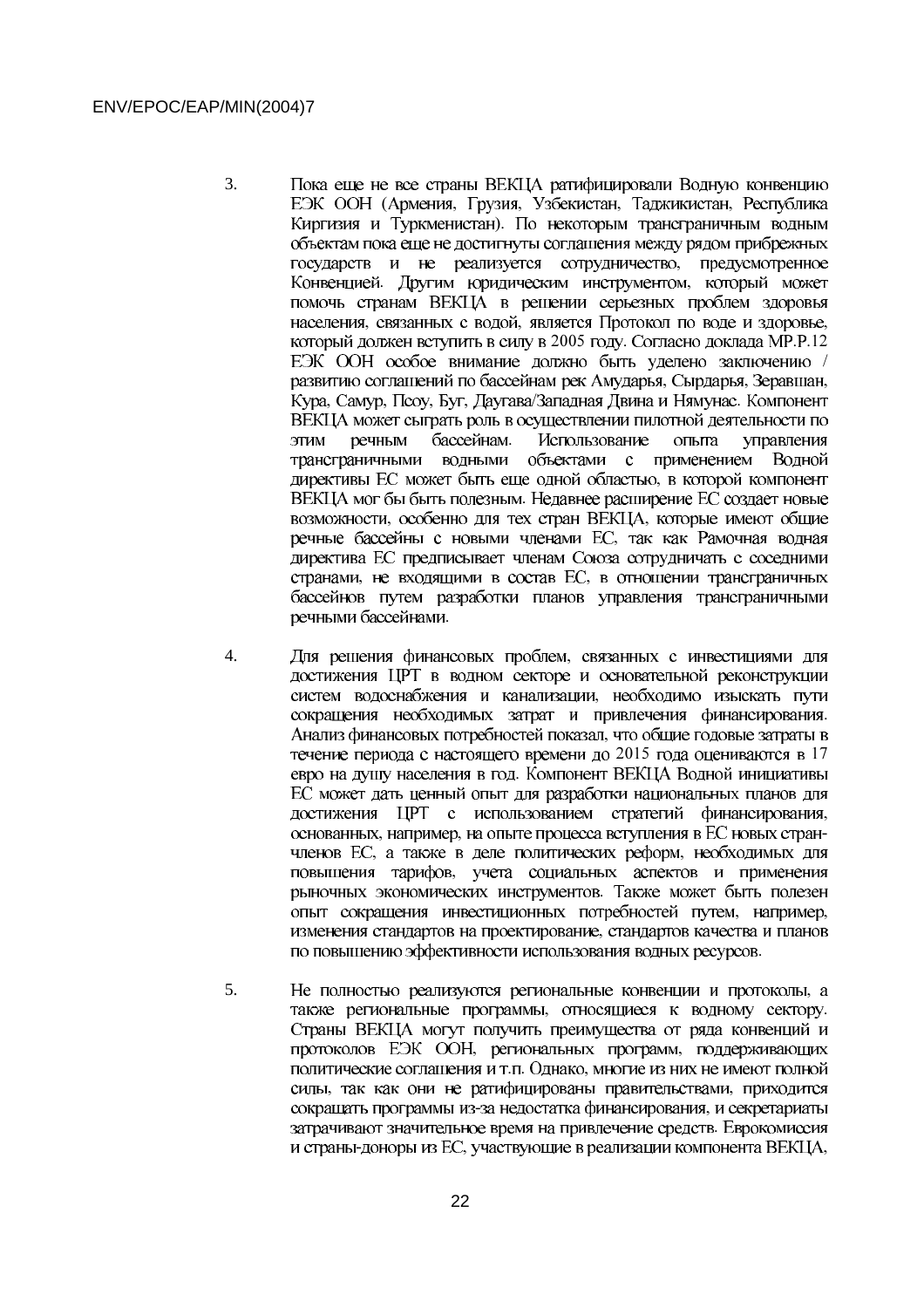оказания содействия этому процессу в рамках компонента ВЕКЦА Водной инициативы ЕС могут помочь в реализации программ и - , стоящих перед компонентом ВЕКЦА.

- 6. Механизмы сотрудничества и координации созданы главным образом для трансграничных крупномасштабных - , что позволяют вовлечь большее число стран и имеют масштаб, - заключения соглашений о совместном финансировании проектов играет оказывать помощь в рамках ВИ ЕС в деле координации - , а не во всех странах ВЕКЦА; , охватывающий весь водный сектор. от применения более эффективных механизмов сотрудничества и . Этот процесс был начат в рамках компонента ВЕКЦА, - . Однако, начало уже положено: перечень осуществляемой деятельности и создан веб-сайт для компонента ВЕКЦА.
- 7. Необходимость в наращивании потенциала вытекает из всех видов анализа водного сектора и является частью многих реализуемых и - - , что это очень масштабная задача, -  $\overline{M}$ осуществляемых инициатив возможностей институциональных структур стран и других региональных организаций для реализации этой задачи было бы весьма более выполнимой целесообразно разделить ее по отдельным : водоснабжение, канализация, , трансграничные реки, региональные моря и ИУВР.
- 8. Информация о положительной практике и опыте, не всегда легко доступна для специалистов-. На всех совещаниях, ЕС представители от стран ВЕКЦА высказывают просьбу о предоставлении информации о положительной практике и имеющемся . Компонент ВЕКЦА, в частности через веб-сайт, -сайтом ВИ ЕС (www.euwi.net), , например, - компонента ВЕКЦА и распространить его результаты на заседаниях рабочей группы и т.п.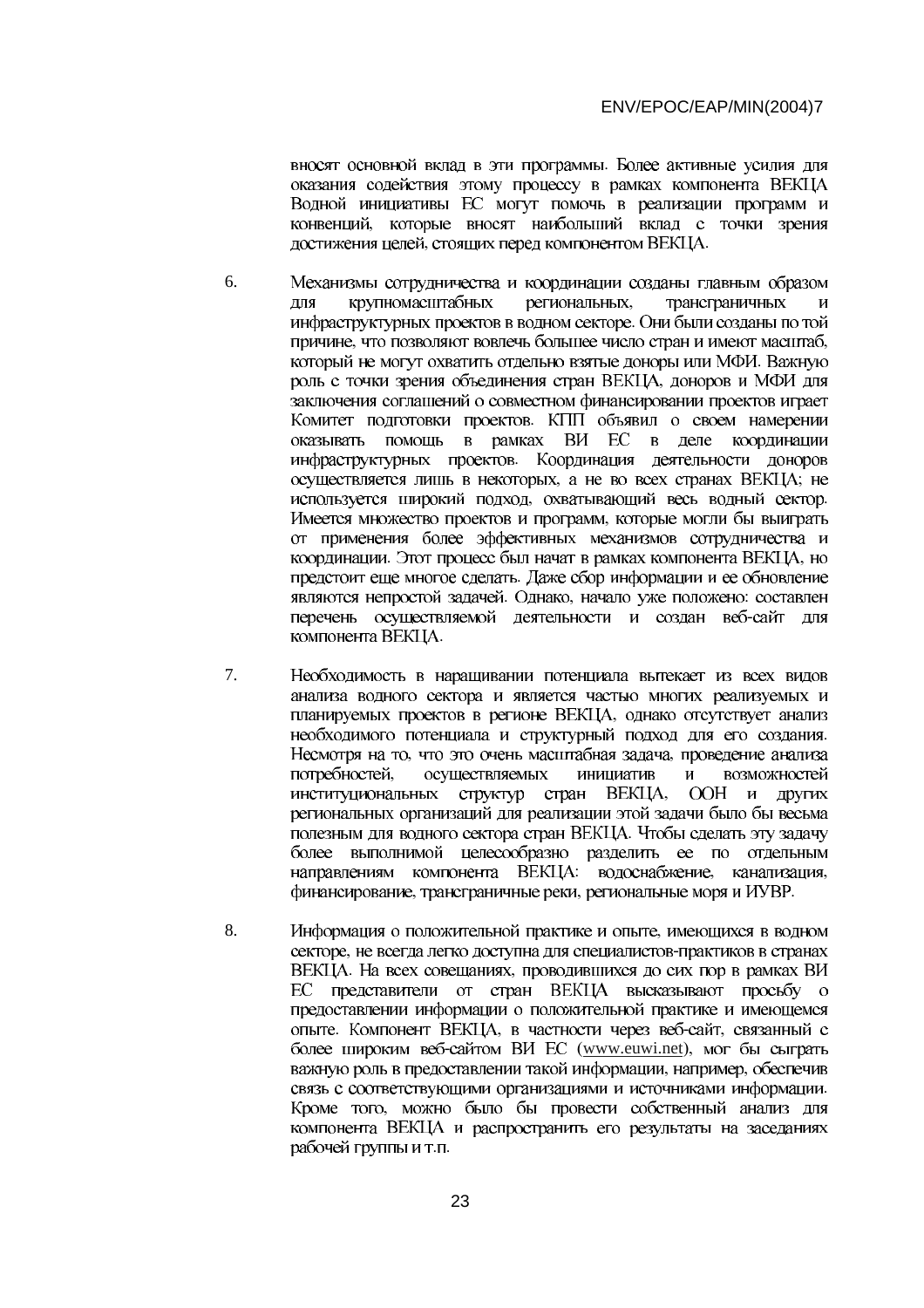## **6 ОПЕНКА СТРОИТЕЛЬНЫХ БЛОКОВ КОМПОНЕНТА ВЕКЦА**

50. Технический секретариат провел классификацию по категориям строительных блоков и , чтобы обеспечить возможность определения их приоритетов. Кроме того, - -

#### *6.1*  Общая информация по строительным блокам

51. Строительные блоки по терминологии компонента ВЕКЦА обозначают реализуемые, , т.е. не только те виды деятельности, (для целей надзора и координации).

- Реализуемые строительные блоки: Проекты в стадии реализации
- Планируемые строительные блоки: Проекты с обеспеченным финансированием, завершенным подготовительным этапом и ожидающие реализацию
- Предлагаемые строительные блоки: Проекты, обеспеченные финансированием

52. Основная идея со строительными блоками заключается в том, - , а также вносить предложения по новым строительным блокам. - .<br>, - .д. обеспечен доступ к ней для всех заинтересованных сторон через веб-сайт компонента ВЕКЦА.

53. Строительные блоки являются результатом следующих процессов:

- Процесс, в который широко вовлечены государственные структуры, институты, , НПО стран ВЕКЦА. запросили страны ВЕКЦА о представлении их предложений по тем видам , которая, по их мнению, отвечает задачам компонента ВЕКЦА. (заседания рабочей группы, , сопутствующие мероприятия, регионе и приуроченные к встречам в Киеве и Душанбе).
- $\bullet$  организации и механизмы с использованием их региональных механизмов в странах . Примерами таких организаций, - , могут служить ОЭСР, ВОЗ. ЕЭК ООН, ЮНЕП и ПРООН.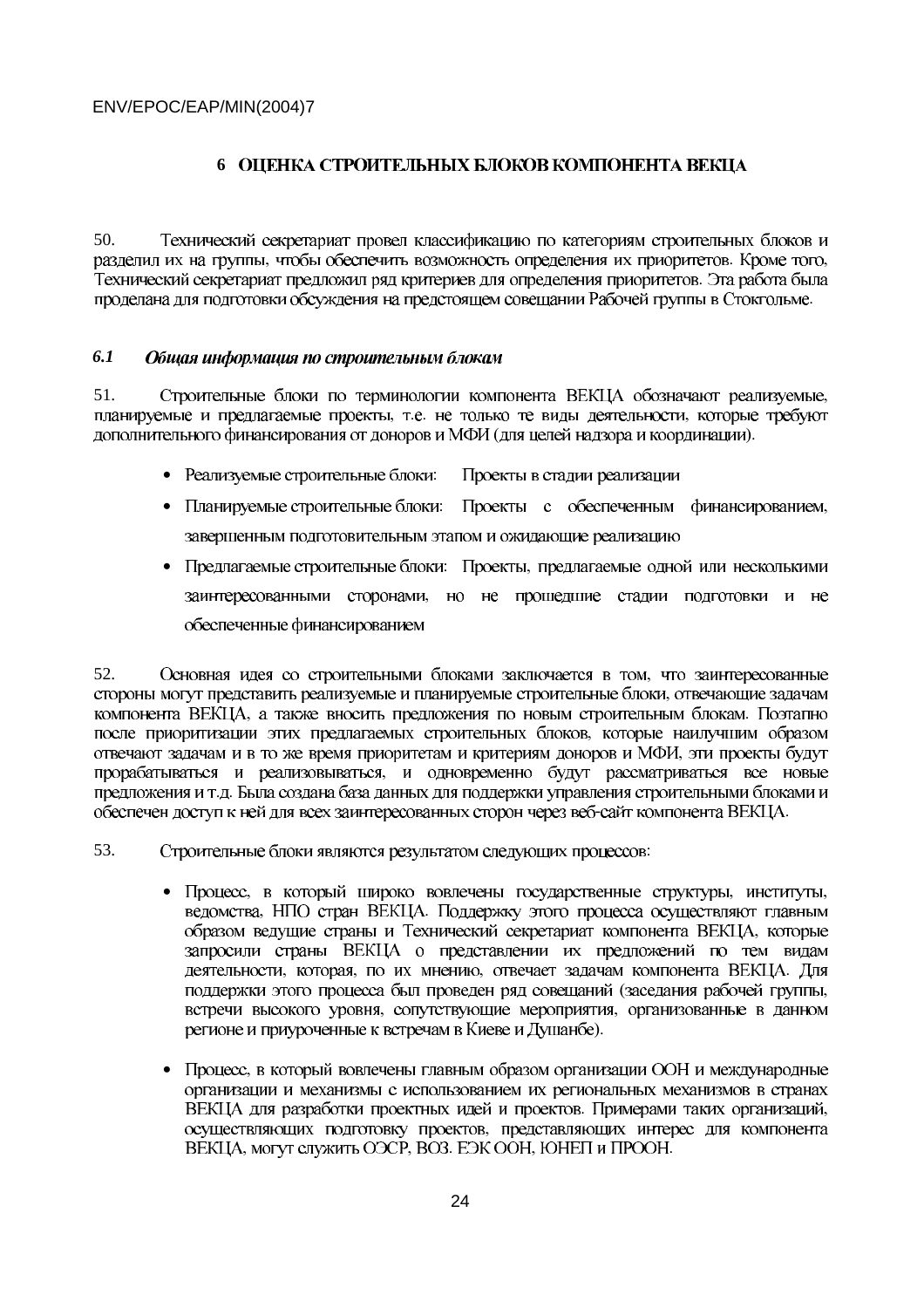- - - - Данией и Еврокомиссией на Конференции в Киеве.

54. Технический секретариат компонента ВЕКЦА разработал процедуру для включения строительных блоков в базу данных:

- Регистрация строительных блоков (реализуемых, планируемых и предлагаемых), представленных странами международными  $\overline{M}$ региональными - -
- Запрос дополнительной информации о этих блоках у тех организаций, представили базовую информацию о этих блоках.
- $\bullet$ (см. выше) для их оценки.
- $\bullet$ уровня.

#### *6.2*  Категоризация реализуемых и планируемых строительных блоков

55. Имеется 73 реализуемых и 56 направлениям компонента ВЕКЦА.

56. 15 . Общие инвестиции составляют 400 евро; основными получателями являются Россия, Азербайджан, Узбекистан и Киргизия.

57. Девять реализуемых строительных блоков имеют целью поддержку процесса - , принятых в 2000 , и более широких задач по охране природы. 50 млн.евро, и основными получателями помощи являются Армения, Азербайджан и Россия.

58. 49 - -правовой базы для управления водными ресурсами, - , относящегося ко всем областям управления водными ресурсами. - 100 млн.евро (не включая инвестиционные проекты) - - проекты.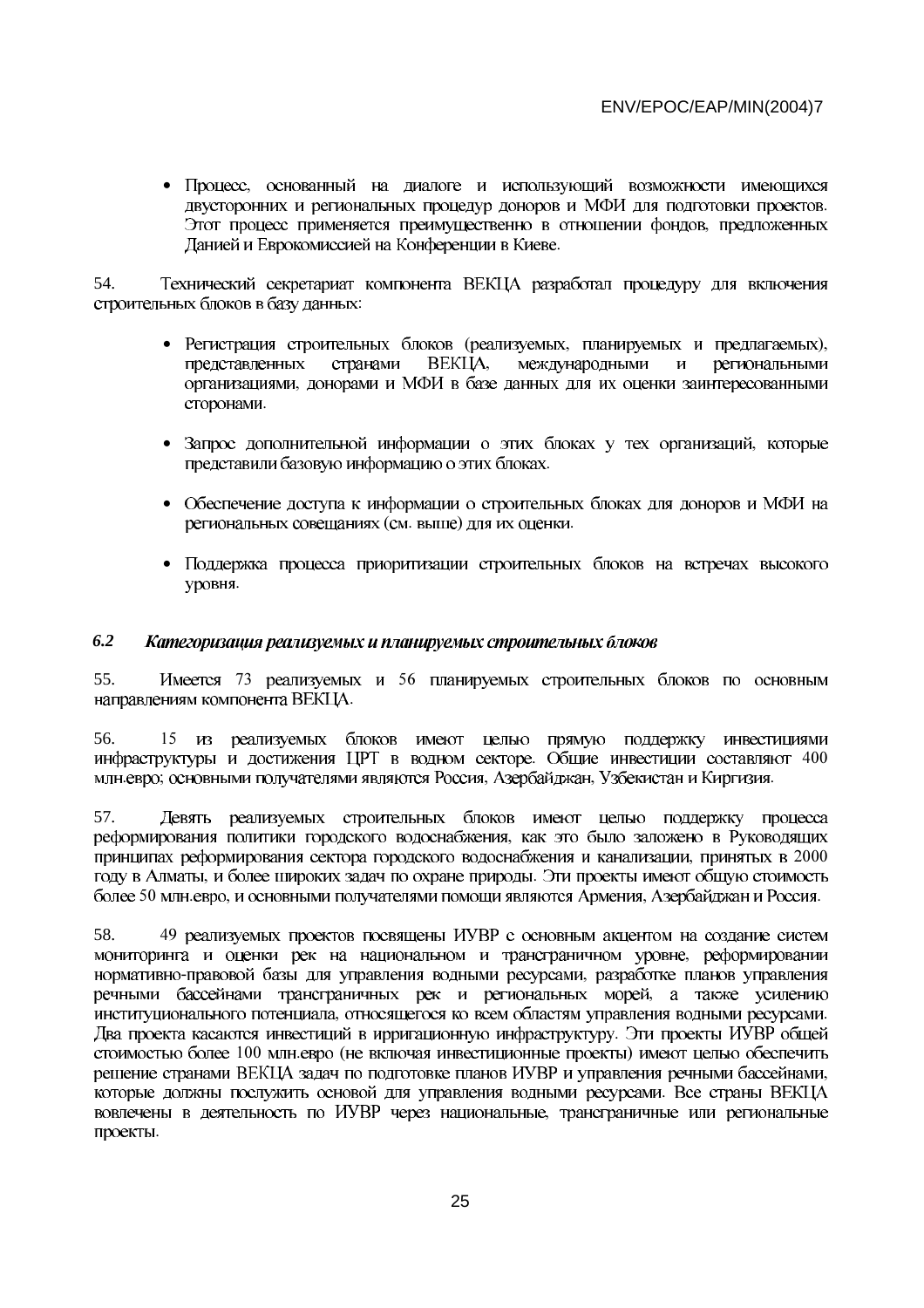59. Планируется осуществление еще 56 строительных блоков в регионе ВЕКЦА, включая 28 инвестиционных проектов для поддержки достижения ЦРТ в водном секторе, общей стоимостью более 1 млрд.евро. Одиннадцать строительных блоков обеспечат поддержку институциональной и нормативной реформе, оценку финансовой состоятельности систем и охрану здоровья населения. Еще 17 строительных блоков планируется для поддержки задач ИУВР компонента ВЕКЦА с основным акцентом на планы управления речными бассейнами. Судя по информации, которой располагает Технический секретариат, все планируемые строительные блоки обеспечены необходимым финансированием для их реализации. Однако, было трудно получить обновленную информацию, и, возможно, что некоторые планируемые строительные блоки все еще требуют дополнительного финансирования.

#### $6.3$ Предлагаемые строительные блоки

 $60<sub>1</sub>$ Ниже проводится классификация и разделение на группы 150 строительных блоков, предложенных заинтересованными сторонами в регионе ВЕКЦА, ООН и региональными организациями. Ставилась цель определить степень приоритетов и проработки высокоприоритетных строительных блоков. Далее дается классификация блоков по группам: 1) проекты с высокой степенью приоритета, представленные странами ВЕКЦА на ВВУ-2; 2) проекты НПО; 3) научно-исследовательские проекты; 4) проекты сооружений с инвестициями в инфраструктуру; 5) проекты, связанные с поставками; и 6) проекты, предусматривающие предоставление услуг. Обзор дан в Приложении 1.

## Высокоприоритетные проекты, представленные на ВВУ-2:

61. На ВВУ-2 страны ВЕКЦА представили следующие высокоприоритетные строительные блоки:

- Узбекистан придает приоритетное значение программе действий по Аральскому морю;
- Украина придает приоритетное значение трансграничному управлению бассейном Северского Донца;
- Таджикистан придает приоритетное значение созданию системы гидрометрического мониторинга в Таджикистане, Киргизии и Узбекистане;
- Беларусь придает приоритетное значение разработке плана ИУВР-2005;
- Молдова придает приоритетное значение инвестициям в водоочистные сооружения в бассейне реки Прут;
- Россия придает приоритетное значение исследованиям по процедурам планирования использования водных ресурсов.

## Проекты НПО:

62 Все 13 проектов хорошо подготовлены, с четким описанием объема и рамок проектов и потребностей в помощи. Проекты отвечают задачам компонента ВЕКЦА, в частности в отношении привлечения заинтересованных сторон и обеспечения доступа общественности к информации. Оценка проектов НПО, представленных на Встрече высокого уровня в Москве, позволила сделать вывод о целесообразности их поддержки и их важном вкладе в реализацию компонента ВЕКЦА. Некоторые доноры нашли возможности для поддержки деятельности НПО; однако, в обзоре финансирования донорами не отражена конкретная информация о приоритетах доноров в этом плане.

## Научные исследования и разработки: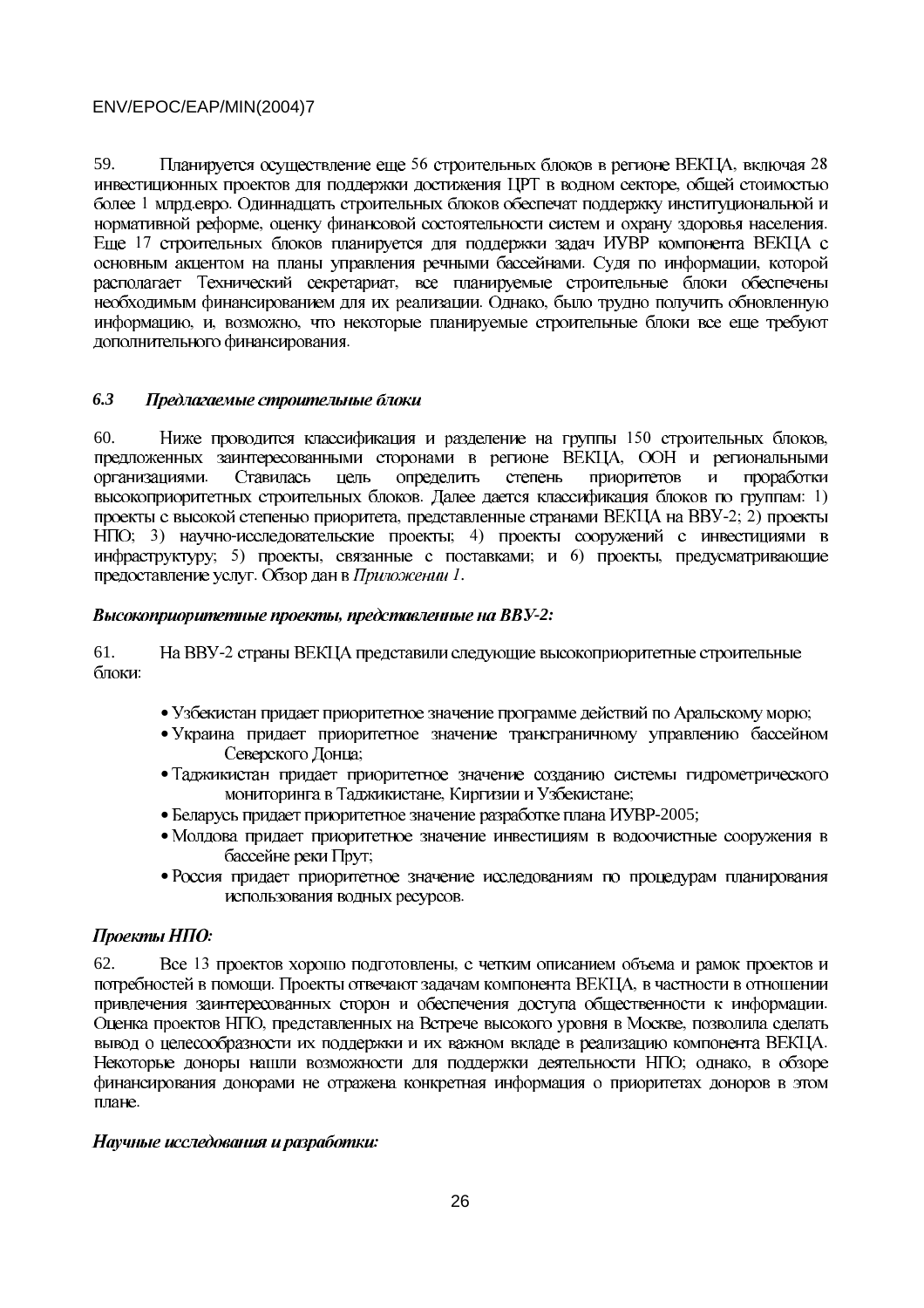63. Научно-исследовательскими организациями стран ВЕКЦА было предложено 8 их основная цель получение новых знаний в области водного сектора, л. Эти проекты отвечают общим задачам компонента ВЕКЦА. 8 , трансграничных и региональных аспектов, -

64. Еврокомиссия является главным международным источником финансирования программ , открытым для стран ВЕКЦА. программа INCO и программы по изменению климата и экосистемам (см. http://www.cordis.lu./fp6/inco.htm). -1 и BBУ-2.

#### Строительство объектов:

65. Одиннадцать строительных блоков посвящены крупномасштабным инвестициям в  $\cdot$  (  $20$  млн.евро). достижению ЦРТ в водном секторе.

66. Большинство проектов предложено Россией. Уже существующие финансовые механизмы, "Северное измерение", . Комитет подготовки проектов, , содействует диалогу между ВЕКЦА, -

67. Два проекта относятся к инвестициям в ВКХ. (бассейн реки Волга). -

## Поставки:

68. Лишь два строительных блока относятся к поставкам оборудования. предусматривает поставку университетской лаборатории с целью создания аккредитованной . Не известно, , однако, представляется, -

69. проект относится к созданию пилотной установки для опреснения **Второй** . Это важная проблема, особенно для Центральной Азии, , а также для прибрежных районов Черного моря, - решений.

#### Услуги:

70. Большинство строительных блоков (83) относится к предоставлению услуг, , зарплаты сотрудников, л., а в некоторых случаях поставки небольших объемов оборудования. , однако,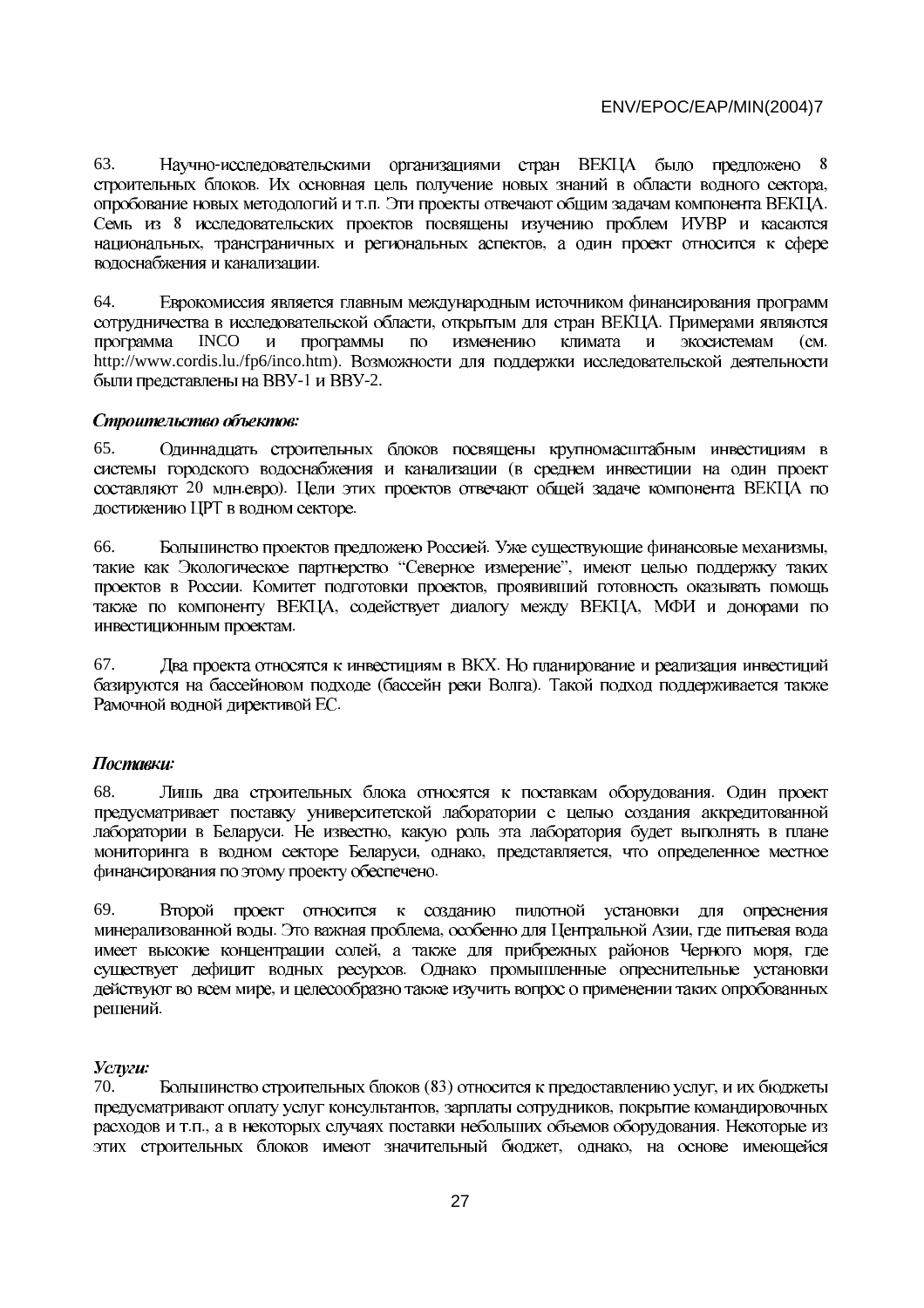информации нельзя понять, предусматривают ли эти проекты какие-либо инвестиции или крупные поставки оборудования. Большая часть этих строительных блоков предложена научноисследовательскими организациями стран ВЕКЦА.

71. Деятельность по ИУВР предлагается на национальном уровне в 26, на трансграничном уровне в 39 и на региональном уровне в 17 строительных блоках. Большинство строительных блоков предусматривает поддержку создания правовой и институциональной базы для ИУВР (9), систем мониторинга и информации (9) для поддержки ИУВР и, в частности, планирования управления речными бассейнами, а также разработку планов управления речными бассейнами (17)

72. Основной упор в этих строительных блоках делается на управление трансграничными реками и морями, т.е. проблеме, которая после распада Советского Союза находится в центре внимания правительств стран ВЕКЦА, организаций ООН (ЕЭК, ЮНЕП и ВОЗ), а также других организаций и органов, действующих в водном секторе данного региона (ОБСЕ и МФАМ). Все эти организации имеют действующие программы в водном секторе в данном регионе, и 13 строительных блоков относятся к деятельности, которая могла бы усилить их роль в оказании помощи странам ВЕКЦА в деле интегрированного управления трансграничными реками и региональными морями.

73. Большинство трансграничных строительных блоков тем или иными образом связаны с определенными положениями Водной конвенции ЕЭК ООН. Кроме того, некоторые строительные блоки, в частности, относящиеся к проектам по региональным морям в бассейне Аральского моря, являются продолжением деятельности, которая осуществляется уже в течение ряда лет. Программа ЕС ТАСИС была и остается одним из важных доноров, осуществляющим свою региональную программу в этой области.

74. Из 26 строительных блоков по ИУВР на национальном уровне девять относятся к созданию планов управления речными бассейнами, три к общей нормативно-правовой базе, пять к мониторингу и оценке, шесть к усилению потенциала, а остальные к другим вопросам. Только один проект по ИУВР, а именно высокоприоритетный проект, предложенный на ВВУ-2 Беларусью, касается подготовки планов ИУВР-2005. Нет указаний на то, каким образом какой-либо из проектов по речным бассейнам может служить пилотным проектом или какая роль отводится предлагаемым проектам в деле реализации национальных планов ИУВР. Такая информация может быть получена в соответствующих странах, и определенным шагом на пути реализации этих проектов может быть обращение с просьбой к странам ВЕКЦА провести приоритизацию проектов с точки зрения поддержки процесса разработки национальных планов ИУВР.

75. В центре 26 проектов по услугам водоснабжения и канализации стоят вопросы финансовой состоятельности систем ВКХ, институциональная и нормативная база, охрана здоровья населения и усиление потенциала. Задачи, которые ставятся в этих строительных блоках, хорошо согласуются с целями компонента ВЕКЦА по направлению ВКХ, с программами СРГ ОЭСР по реализации ПДООС и с региональными программами ВОЗ.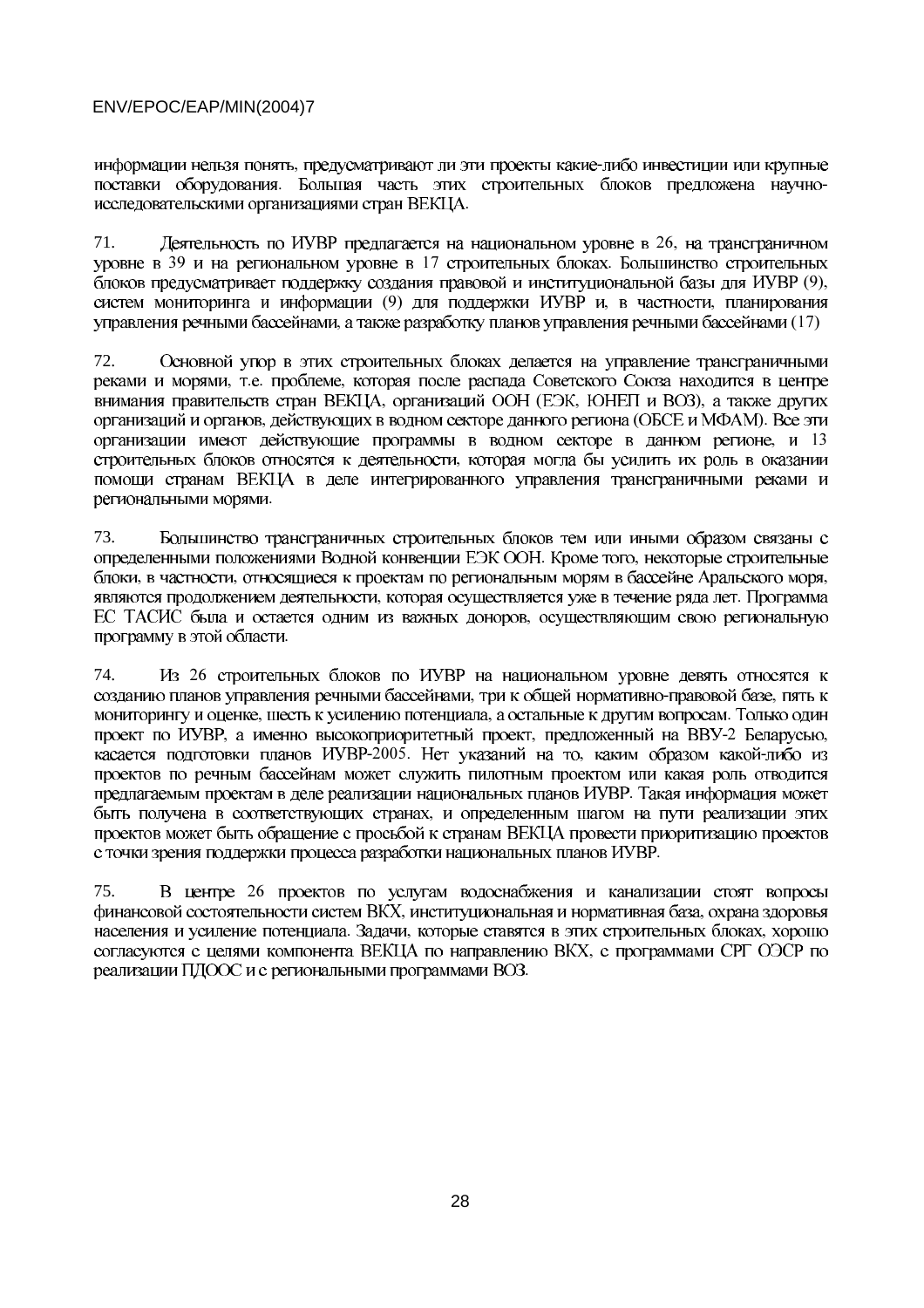## 7 ВЫВОДЫ И РЕКОМЕНДАЦИИ

На основе результатов и опыта, накопленных с момента запуска компонента ВЕКЦА 76. Водной инициативы ЕС почти два года назад, можно сделать следующие выводы:

- Странам ВЕКЦА предстоит решить значительные проблемы для достижения ЦРТ по водоснабжению и канализации. Россия, Украина и Казахстан успешно решают эти проблемы, в то время как страны ВЕКЦА с менее развитой экономикой, в частности страны регионов Кавказа и Центральной Азии сталкиваются с более серьезными трудностями. Все страны должны придать водному сектору достаточно высокий приоритет в своих политических стратегиях. Используя экономические инструменты, которые пока не находят широкого применения в регионе ВЕКЦА, можно обеспечить дополнительные средства. Остается нерешенной задача привлечения МФИ для поддержки инвестиций и фондов доноров для подготовки эффективных проектов, а также получение более благоприятных условий кредитования. Разработка реалистичных национальных стратегий для достижения к 2015 году ЦРТ, учитывающих политические, институциональные и инвестиционные нужды, поможет странам ВЕКЦА обеспечить продвижение на этом пути. Потребность в инвестициях может быть снижена за счет повышения эффективности использования водных ресурсов и пересмотра стандартов проектирования и стандартов качества.
- Затраты, необходимые для достижения ЦРТ и реконструкции централизованных систем городского водоснабжения и канализации, оцениваются в сумму 4-15 млрд.евро для водоснабжения и 2-7 млрд.евро для систем канализации. Особенно остро стоит проблема расширения этих услуг в сельской местности, а потребность в реконструкции существующей инфраструктуры наиболее высока в городских районах. Затраты на достижение ЦРТ в водном секторе и потребность в средствах на реконструкцию оценивается от 0,2% до 0,5% от ВВП. Основная часть средств на достижение ЦРТ должна поступать из внутренних источников. Необходимо стимулировать использование финансовых инструментов в регионе ВЕКЦА.
- Подготовка планов интегрированного управления водными ресурсами и планов  $\bullet$ повышения эффективности использования водных ресурсов к 2005 году, как предусмотрено планом реализации, принятом на ВСУР, является актуальной задачей для большинства стран ВЕКЦА. Армения, Казахстан и Украина уже имеют планы ИУВР (хотя это не означает, что они не требуют пересмотра); в других странах ведется подготовка таких планов. Правовая база включает обязательства по ИУВР в Армении, Азербайджане, Казахстане, Киргизии, России и Украине, и в этих странах уже имеются бассейновые организации. Страны ВЕКЦА признают необходимость в создании национальных междисциплинарных координационных групп для разработки планов ИУВР-2005 и для их поэтапной реализации, а также необходимость в получении более широкой информации о положительной практике и накопленном опыте в разработке планов ИУВР.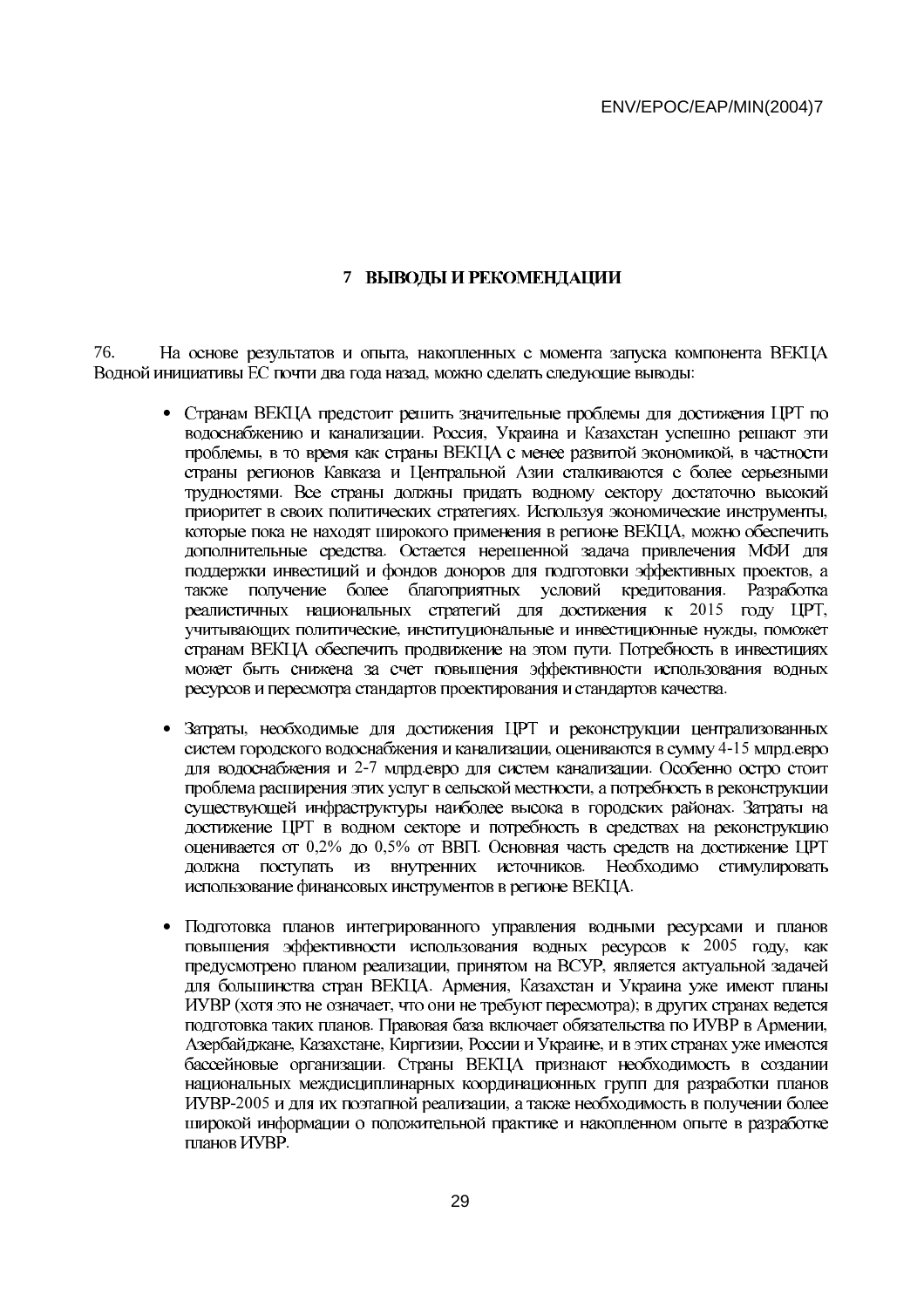- Управление трансграничными водными объектами имеет особо важное значение для региона ВЕКЦА, в котором находится 47 крупных трансграничных водотоков и региональные моря, такие как Черное, Каспийское и Аральское. Страны ВЕКЦА признают необходимость в обновлении соглашений по трансграничным водам, заключении и ратификации новых соглашений в соответствии с положениями Водной  $E\rightarrow K$ **OOH** другими международными конвеннии  $\mathbf{u}$  $\mathbf{M}$ региональными природоохранными соглашениями, в расширении работы совместных органов и в разработке планов управления речными бассейнами с учетом, там где это необходимо, положений Рамочной водной директивы ЕС.
- Фонды доноров и МФИ предоставлялись и будут предоставляться странам ВЕКЦА для поддержки инвестиций в ВКХ и деятельности по ИУВР. Общий объем, не включая цифры от всех доноров и МФИ, на период 2004 -2008 год, оценивается в не менее 156 млн.евро. в качестве поддержки со стороны доноров и не менее 600-800 млн.евро со стороны МФИ.

77. Компонент ВЕКЦА с 2002 года достиг определенных результатов в усилении политической воли и приверженности к активным действиям; в содействии более эффективному управлению водными ресурсами; в совершенствовании координации и сотрудничества; в стимулировании регионального суб-регионального финансирования  $\mathbf{H}$ и привлечения дополнительных фондов. С целью дальнейшего усиления роли и влияния компонента ВЕКЦА с учетом потребности в донорских фондах и их наличия на 2004-2008 гг. рекомендуется следующее:

• Сосредоточить внимание на нерешенных проблемах и особенно на наиболее стратегических аспектах развития ВКХ и ИУВР. По направлению ВКХ это может включать акцент на национальные стратегии и планы по достижению ЦРТ в водном секторе; внедрение рыночных инструментов для привлечения средств из внутренних фондов; заключение контрактов между компаниями, предоставляющими услуги и муниципалитетами; совершенствование финансового планирования со стороны ВКХ и муниципалитетов; стимулирование снижения затрат на достижение ЦРТ, связанных с планированием повышения эффективности использования водных ресурсов, пересмотром стандартов и нормативов в водном секторе, подготовкой высокоприоритетных инвестиционных проектов, предоставление льготных кредитов и оказание помощи населенным пунктам в сельской местности. По направлению ИУВР можно сделать акцент на национальные планы ИУВР для достижения целей, поставленных на 2005 год, включая развитие потенциала и обучение кадров по управлению водными ресурсами, а также законодательной и институциональной базы на национальном и субрегиональном финансирование ИУВР и бассейновых организационных структур; VDOBHe: составление планов управления речными бассейнами, которые имели бы демонстрационную ценность для управления национальными и трансграничными водными объектами; а также деятельность, в отношении которой опыт Рамочной водной директивы ЕС может принести дополнительные преимущества.

• Разработать эффективный инструмент для приоритизации и координации поддержки со стороны доноров. Это потребует в частности от членов рабочих групп / групп высокого уровня,

представляющих ВЕКЦА, более прямого участия в разработке программ действий и стратегии финансирования приоритетной деятельности, а от Технического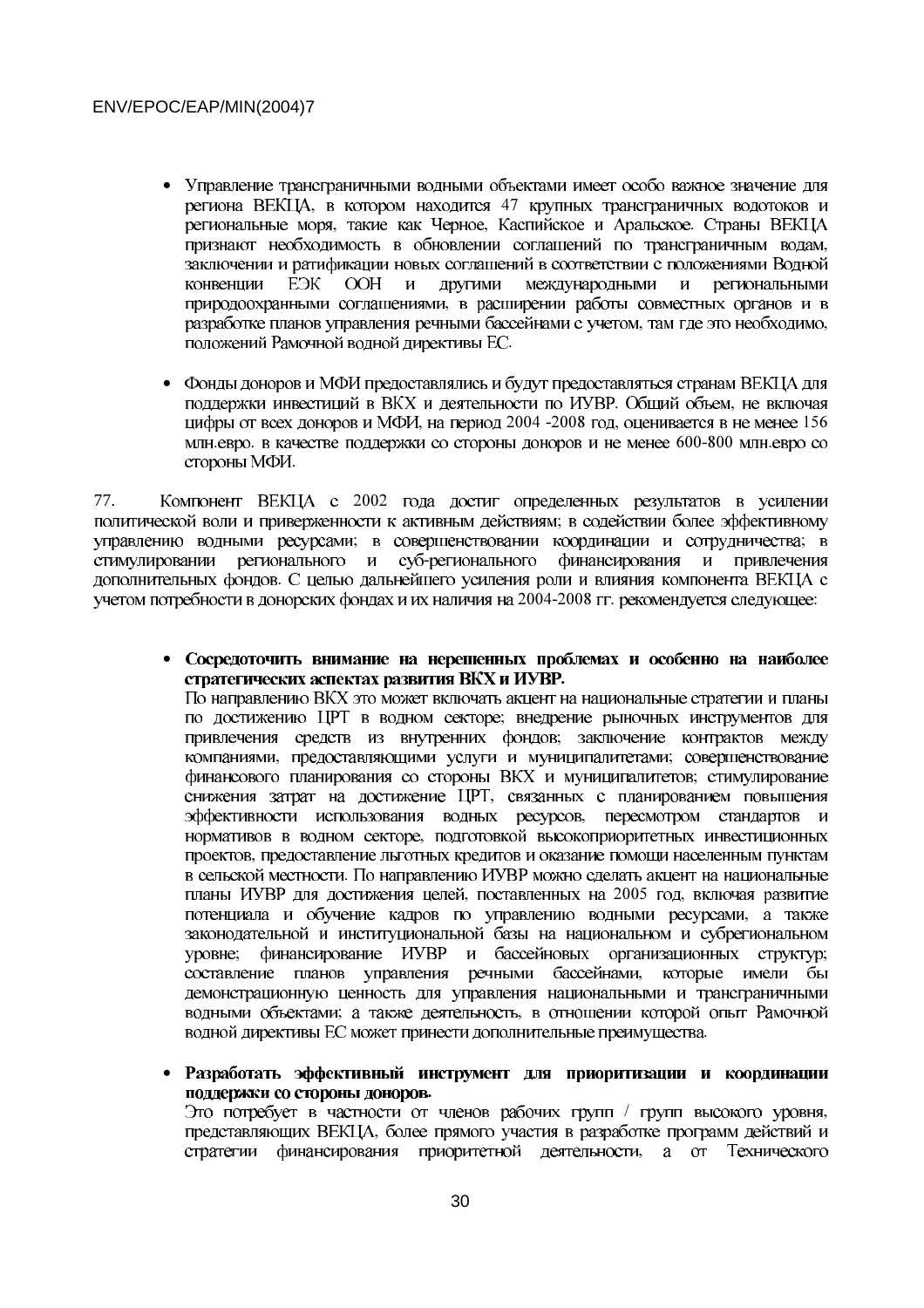секретариата весьма активной деятельности по получению обновленной информации. Создать канал для стран ВЕКЦА для выявления приоритетных строительных проектов и проектов, осуществляемых донорами, МФИ и т.п. В Приложении 2 приводятся некоторые данные процессу приоритизации.  $\mathsf{m}\alpha$ Ряд стран ЕС осуществляют деятельность в качестве доноров в водном секторе стран ВЕКЦА, и необходимо приложить особые усилия для повышения эффективности этих фондов. В частности, в регионах Кавказа и Центральной Азии, где Комиссия ЕС осуществляет программы, охватывающие все страны этих регионов, можно достичь повышения эффективности за счет координации усилий в рамках компонента ВЕКЦА Водной инициативы ЕС. Необходимо также совершенствовать через Водную инициативу ЕС координацию действий и сотрудничество с донорами, не входящими в структуру ЕС, такими как Норвегия, Швейцария, АМР США, Всемирный Банк и Азиатский Банк развития.

- Продолжить анализ водного сектора в регионе ВЕКЦА и политический диалог, основанный на результатах такого анализа. Инструментами для поддержки такого диалога являются будущие встречи высокого уровня по компоненту ВЕКЦА Водной инициативы ЕС, а также планируемая деятельность по программе специальной рабочей группы по ПДООС, в рамках процесса "Окружающая среда для Европы" и т.п.
- Более непосредственное привлечение доноров и МФИ к реализации компонента ВЕКЦА в плане их роли в качестве катализатора для привлечения дополнительных фондов для региона ВЕКЦА. Фонд инвестиционной поддержки, создаваемый Еврокомиссией, будет служить инструментом для реализации инвестиционных проектов. Модель ведущих доноров, такая как применяется для Африки, может быть полезной для обеспечения более прямого участия стран-доноров в реализации компонента ВЕКЦА.
- Обеспечить более прямое привлечение СРГ по ПДООС, КПП, ЕЭК ООН для поддержки реализации основных направлений компонента ВЕКЦА и получение более значительных преимуществ для компонента ВЕКЦА от деятельности, поддерживаемой и осуществляемой другими органами ООН и региональными организациями.
- Обеспечить отчеты о ходе работ и накопленном опыте в более прозрачной форме для заинтересованных сторон компонента ВЕКЦА, например, через веб-сайты компонента ВЕКЦА и Водной инициативы ЕС, которые находятся в стадии формирования.
- Сделать доступной информацию о позитивной практике и о состоянии дел по двум главным направлениям компонента ВЕКЦА.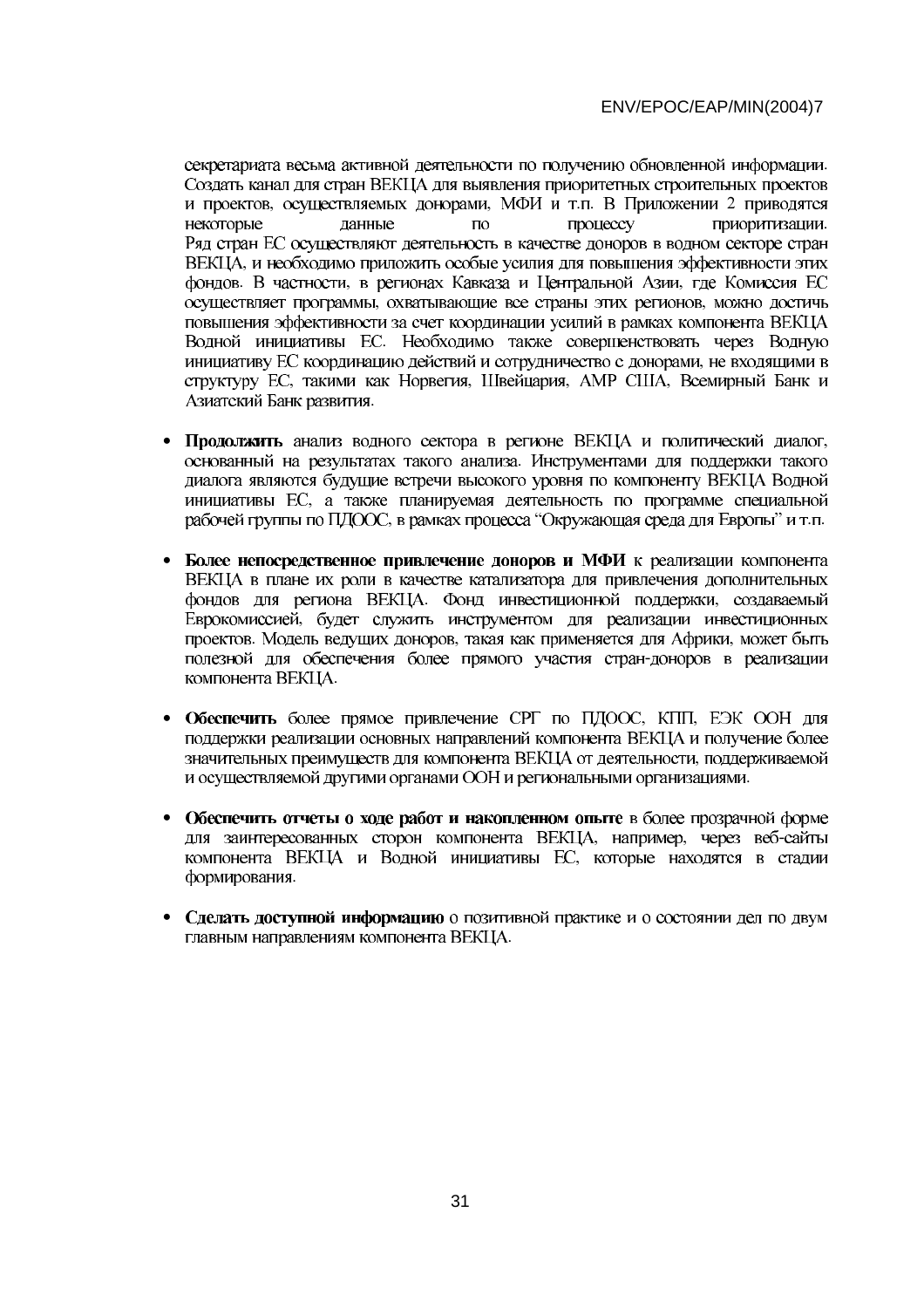## **8 ИСПОЛЬЗОВАННЫЕ МАТЕРИАЛЫ**

- $\bullet$  $(2004).$ COWI, Дания, www.euwi-eecca.org
- $\bullet$ (ИУВР) в регионе ВЕКЦА. , координатор Андрей Демиденко.(2004) www.euwi-eecca.org
- $\bullet$ - -www.euwi-eecca.org
- "Интегрированное управление водными ресурсами (ИУВР)  $2005$  году" - Почему, что и как?" , Группа ТЕС, www.euwi-eecca.org
- $\bullet$  секретариатом ВЕКЦА (2004), www.euwi-eecca.org
- Стратегическое партнерство по воде в целях устойчивого развития программный документ. 5-"Окружающая среда для Европы", Киев, Май 2004  $\Gamma$ .
- Водоснабжение и канализация в регионе ЕЭК ООН тенденции и проблемы. , Региональный форум. Базовый документ. DHI по проблемам воды и окружающей среды, 2004. www.unece.org/env/water
- $\bullet$ . EЭК ООН (2003). www.unece.org/env/water/documents
- Здоровье и окружающая среда в Европейском регионе ВОЗ: 21-го века. Рабочий документ для 4-, Будапешт, июнь 2004 г.
- Водная инициатива ЕС. Организационная база и возможности. , Комиссия ЕС, апрель 2004 г.
- СРГ по ПДООС. Программа работ на 2003-2006 гг., 2003, www.euwi-eecca.org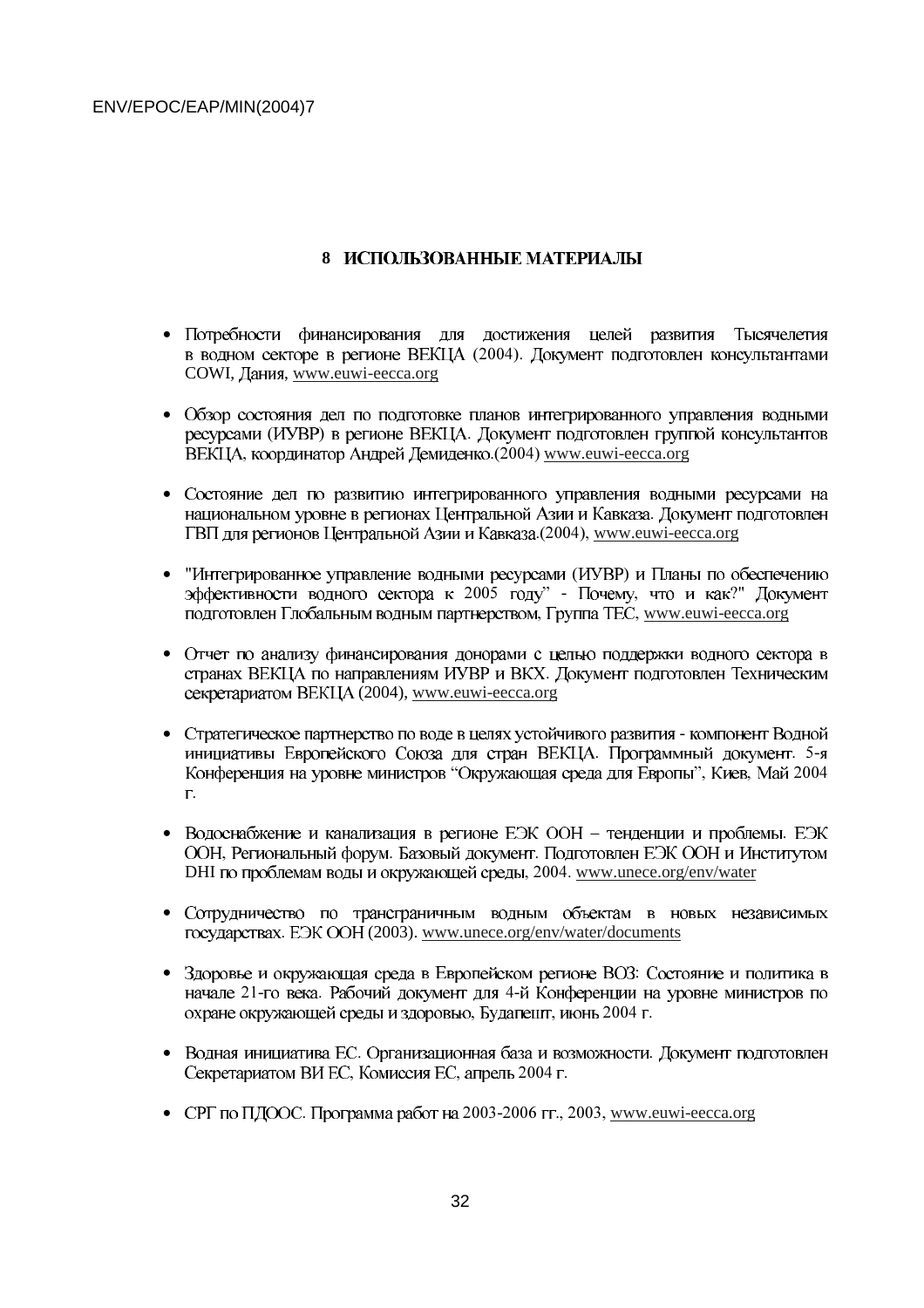- $\bullet$ , 2003-2006. СРГ и Группа высших должностных лиц, 2004, www.euwi-eecca.org
- Экологическое Партнерство в регионе ЕЭК ООН. г. Рабочий документ для 5-"Окружающая среда для Европы", Киев, май 2004 г., www.euwi-eecca.org
- $\bullet$ , 26-27 февраля 2004 г., www.euwi-eecca.org
- Комитет подготовки проектов (КПП), Стратегия на 2004-2007 гг., www.euwi-eecca.org
- Механизмы поддержки реализации компонента ВЕКЦА Водной инициативы ЕС. , 2004, www.euwi-eecca.org
- Вторая Встреча высокого уровня по компоненту ВЕКЦА Водной инициативы ЕС. PowerPoint и рабочие документы, www.euwi-eecca.org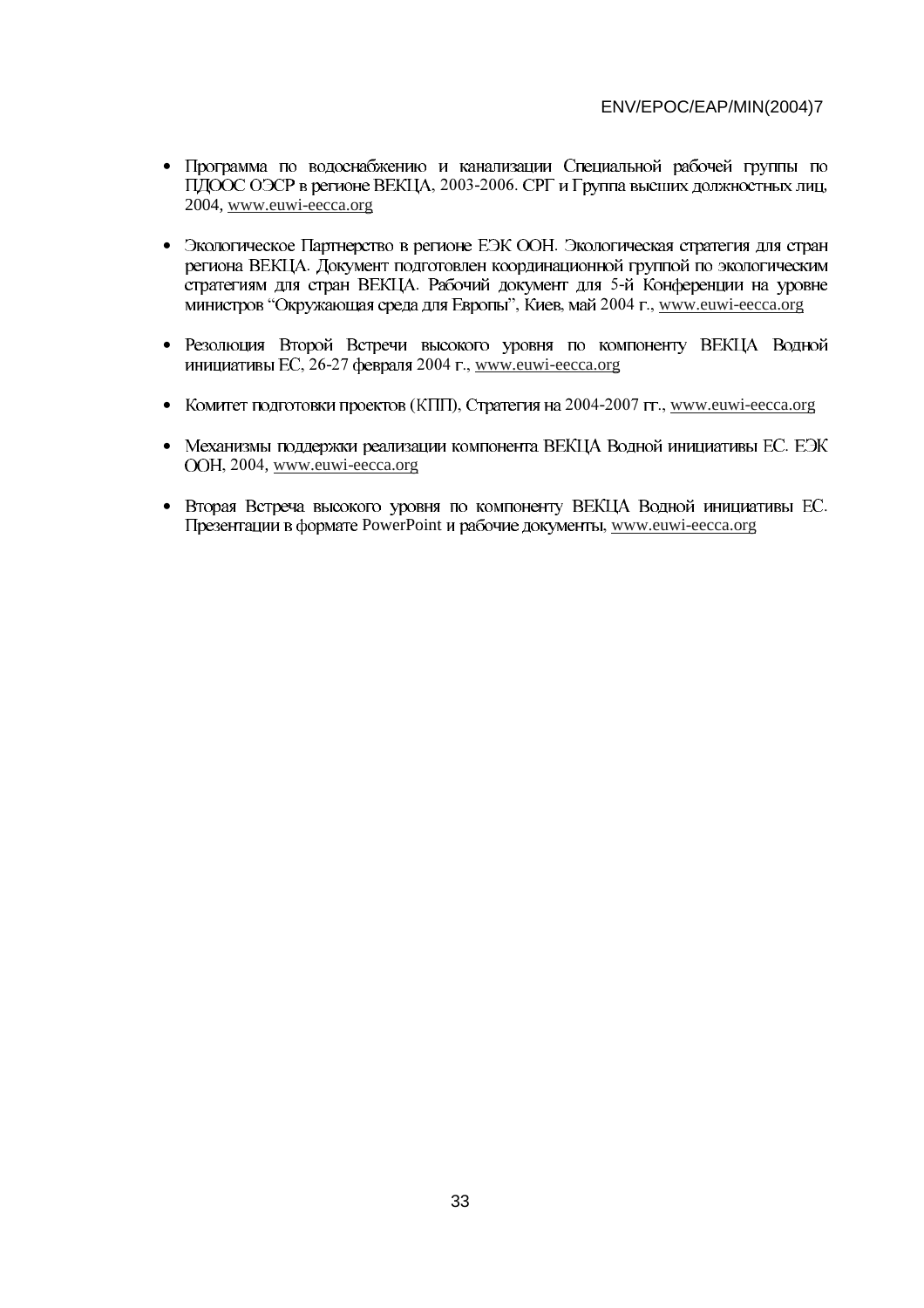# **ПРИЛОЖЕНИЕ 1: КАТЕГОРИЗАЦИЯ И ОБЗОР СТРОИТЕЛЬНЫХ БЛОКОВ**

| <b>Bce:</b> |     |    |                                                        |    |
|-------------|-----|----|--------------------------------------------------------|----|
| Основное    |     |    | Националь   Региональные   Региональные   Трансграничн |    |
| направление | ные |    | моря                                                   | ые |
| <b>HYBP</b> | 60  | 33 |                                                        |    |
| <b>BKX</b>  | 73  | 74 |                                                        |    |
| ВКХ и ИУВР  | 12  |    |                                                        |    |
|             |     |    | Всего                                                  |    |

| Предлагаемые:     |     |                                                        |     |
|-------------------|-----|--------------------------------------------------------|-----|
| Основное          |     | Националь   Региональные   Региональные   Трансграничн |     |
| направление       | ные | моря                                                   | ые  |
| <b>HYBP</b>       | 36  |                                                        |     |
| <b>BKX</b>        | 23  |                                                        |     |
| <b>ВКХ</b> и ИУВР |     |                                                        |     |
|                   |     | Всего                                                  | 150 |

| Планируемые и |              |  |                                                          |     |  |  |  |  |
|---------------|--------------|--|----------------------------------------------------------|-----|--|--|--|--|
|               | реализуемые: |  |                                                          |     |  |  |  |  |
| Основное      |              |  | Национальны   Региональные   Региональные   Трансграничн |     |  |  |  |  |
| направление   | e            |  | <b>MODA</b>                                              | ые  |  |  |  |  |
| <b>HYBP</b>   | 24           |  |                                                          |     |  |  |  |  |
| <b>BKX</b>    | 50           |  |                                                          |     |  |  |  |  |
| ВКХ и ИУВР    |              |  |                                                          |     |  |  |  |  |
|               |              |  | Всего                                                    | 129 |  |  |  |  |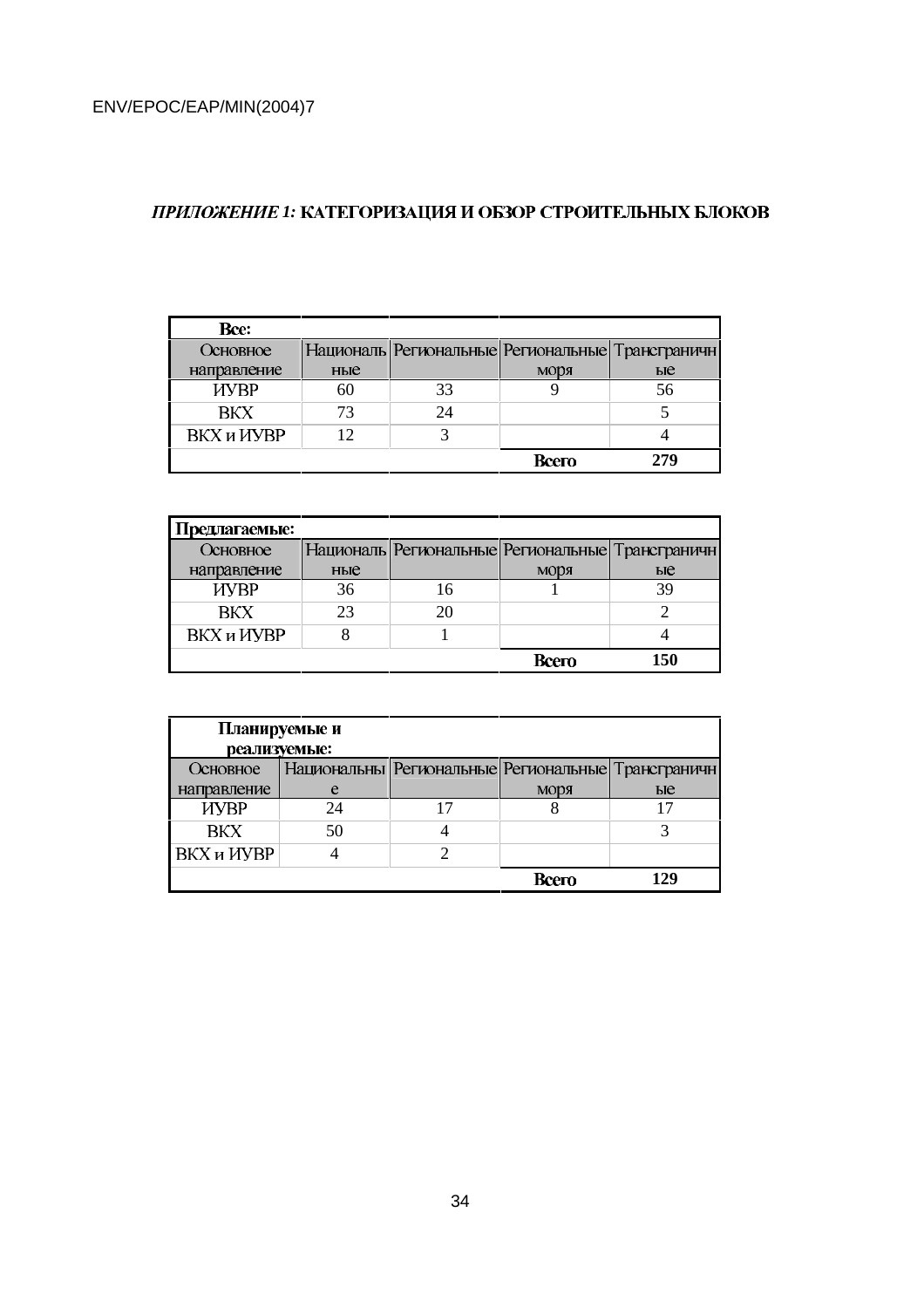| Категория                    | Количество                  |
|------------------------------|-----------------------------|
| Строительные блоки с высокой |                             |
| степенью приоритета (BBY-2)  |                             |
| H <sub>II</sub>              | 13                          |
| Научные исследования         | 8                           |
| Услуги                       | 83                          |
| Поставки                     | $\mathcal{D}_{\mathcal{L}}$ |
| Работы                       | 13                          |
| Ограниченная информация      | 25                          |
| Всего предложено             | 150                         |

| Основное направление | Высокая<br>степень<br>приоритета | HПO | Исследо-<br>вания |    | Услуги Поставки Работы | Огранич.<br>информ. |
|----------------------|----------------------------------|-----|-------------------|----|------------------------|---------------------|
| <b>NYBP</b>          |                                  |     |                   | 56 |                        |                     |
| <b>BKX</b>           |                                  |     |                   | 21 |                        | 10                  |
| <b>BKX u UVBP</b>    |                                  | 4   |                   | n  |                        |                     |

| Стадия предлагаемых<br>строительных блоков | Высокая<br>степень<br>приоритета | H <sub>II</sub> | Исслело-<br>вания |    | Услуги Поставки | Работы | Огранич.<br>информ. |
|--------------------------------------------|----------------------------------|-----------------|-------------------|----|-----------------|--------|---------------------|
| Сталия                                     |                                  |                 |                   |    |                 |        |                     |
| Формулирование                             |                                  |                 |                   |    |                 |        |                     |
| Илея                                       |                                  |                 |                   | 19 |                 |        |                     |
| Отраниченная информация                    |                                  |                 |                   |    |                 |        | 25                  |
| Схема проекта                              | 3                                | 8               | 8                 | 63 |                 | 12     |                     |
| Сформулированное                           |                                  |                 |                   |    |                 |        |                     |
| предложение по проекту                     |                                  |                 |                   |    |                 |        |                     |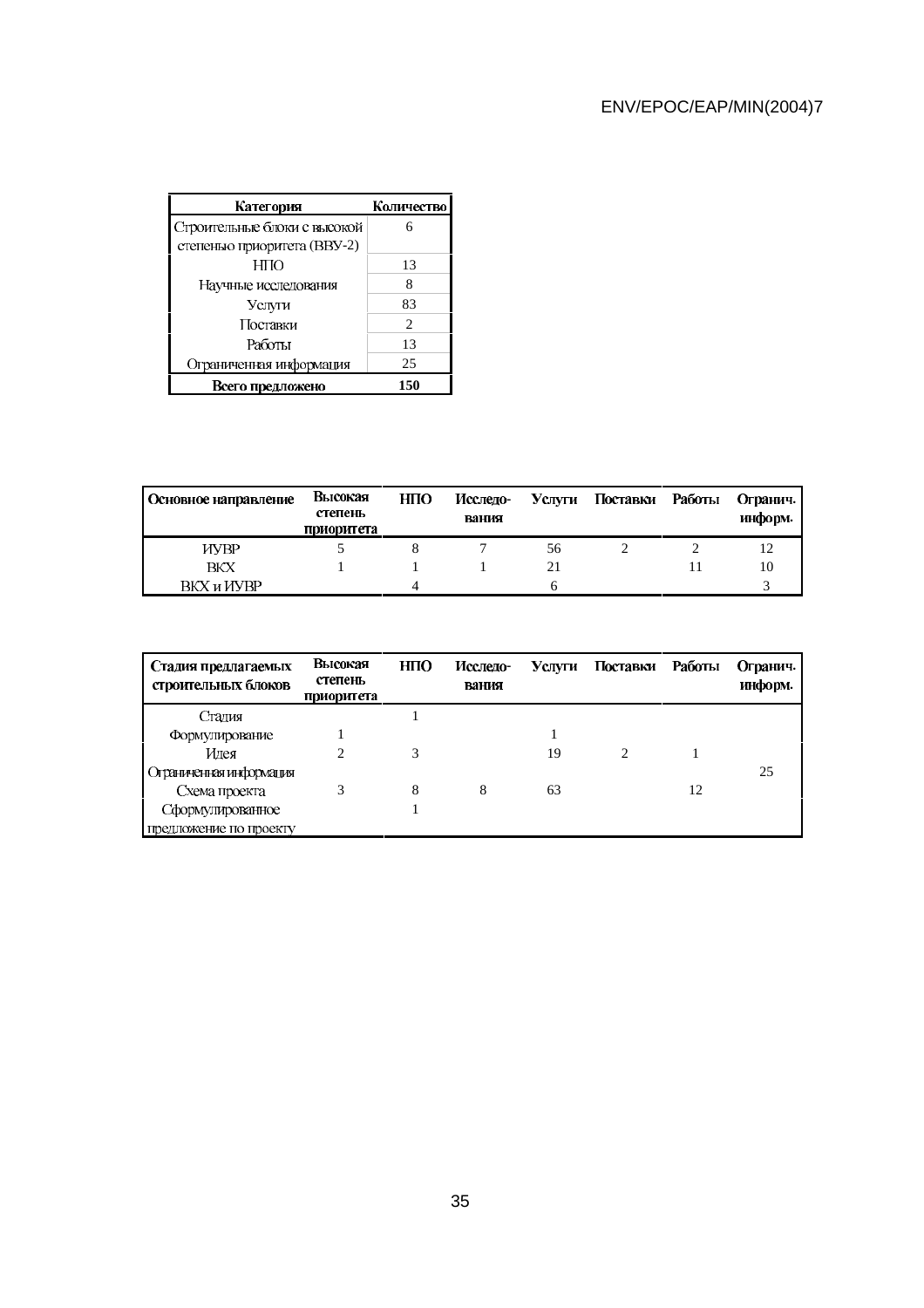| Основное<br>направление | Суб-компонент                        | Высокая<br>степень | <b>HIIO</b>    | Исследо-<br>вания |                | Услуги Поставки Работы |    | Огранич.<br>информ.     |
|-------------------------|--------------------------------------|--------------------|----------------|-------------------|----------------|------------------------|----|-------------------------|
| <b>HYBP</b>             | Доступ к информации                  | приоритета         | 1              |                   | 3              |                        |    |                         |
| <b>HYBP</b>             | Инфраструктура                       |                    |                |                   |                | 1                      | 1  |                         |
| <b>HYBP</b>             | Институцион. потенциал               | 1                  |                |                   | 10             |                        |    | 3                       |
| <b>HYBP</b>             | Нормативно-правовая база             |                    | 2              |                   | 9              |                        |    | $\overline{\mathbf{c}}$ |
| <b>HYBP</b>             | Мониторинг и оценка                  | 1                  |                | $\overline{2}$    | 9              | 1                      |    | $\overline{c}$          |
| <b>HYBP</b>             | Комплексные задачи                   |                    | 3              |                   | 6              |                        | 1  | 1                       |
| <b>HYBP</b>             | Нац.стратегия и планы<br><b>HYBP</b> | 1                  |                | $\overline{2}$    | 1              |                        |    |                         |
| <b>HYBP</b>             | Охрана окружающей среды              |                    |                |                   | 1              |                        |    |                         |
| <b>HYBP</b>             | Бассейновое планирование             | $\overline{c}$     | $\overline{c}$ | 1                 | 17             |                        |    |                         |
| <b>BKX</b>              | Доступ беднейших слоев               |                    |                |                   | 1              |                        |    |                         |
|                         | к услугам ВКХ                        |                    |                |                   |                |                        |    |                         |
| <b>BKX</b>              | Фин.состоятельность                  |                    |                |                   | 5              |                        |    | 1                       |
|                         | <b>BKX</b>                           |                    |                |                   |                |                        |    |                         |
| <b>BKX</b>              | Инфраструктура                       |                    |                |                   |                |                        | 11 |                         |
| BKX                     | Институциональная и                  |                    |                |                   | 6              |                        |    | 3                       |
|                         | правовая база                        |                    |                |                   |                |                        |    |                         |
| <b>BKX</b>              | Комплексные задачи                   |                    |                |                   | 5              |                        |    |                         |
| BKX                     | Охрана окружающей среды              | 1                  |                |                   |                |                        |    |                         |
| BKX                     | Охрана здоровья населения            |                    |                | 1                 | 4              |                        |    | 6                       |
| ВКХ и ИУВР              | Доступ к информации                  |                    |                |                   |                |                        |    |                         |
| ВКХ и ИУВР              | Фин.состоятельность                  |                    |                |                   | 2              |                        |    |                         |
|                         | <b>BKX</b>                           |                    |                |                   |                |                        |    |                         |
| ВКХ и ИУВР              | Институциональная и                  |                    |                |                   |                |                        |    |                         |
|                         | правовая база                        |                    |                |                   |                |                        |    |                         |
|                         | ВКХ и ИУВР Институцион. потенциал    |                    |                |                   | $\overline{c}$ |                        |    |                         |
|                         | ВКХ и ИУВР Нормативно-правовая база  |                    |                |                   |                |                        |    |                         |
| ВКХ и ИУВР              | Комплексные задачи                   |                    | 4              |                   |                |                        |    |                         |